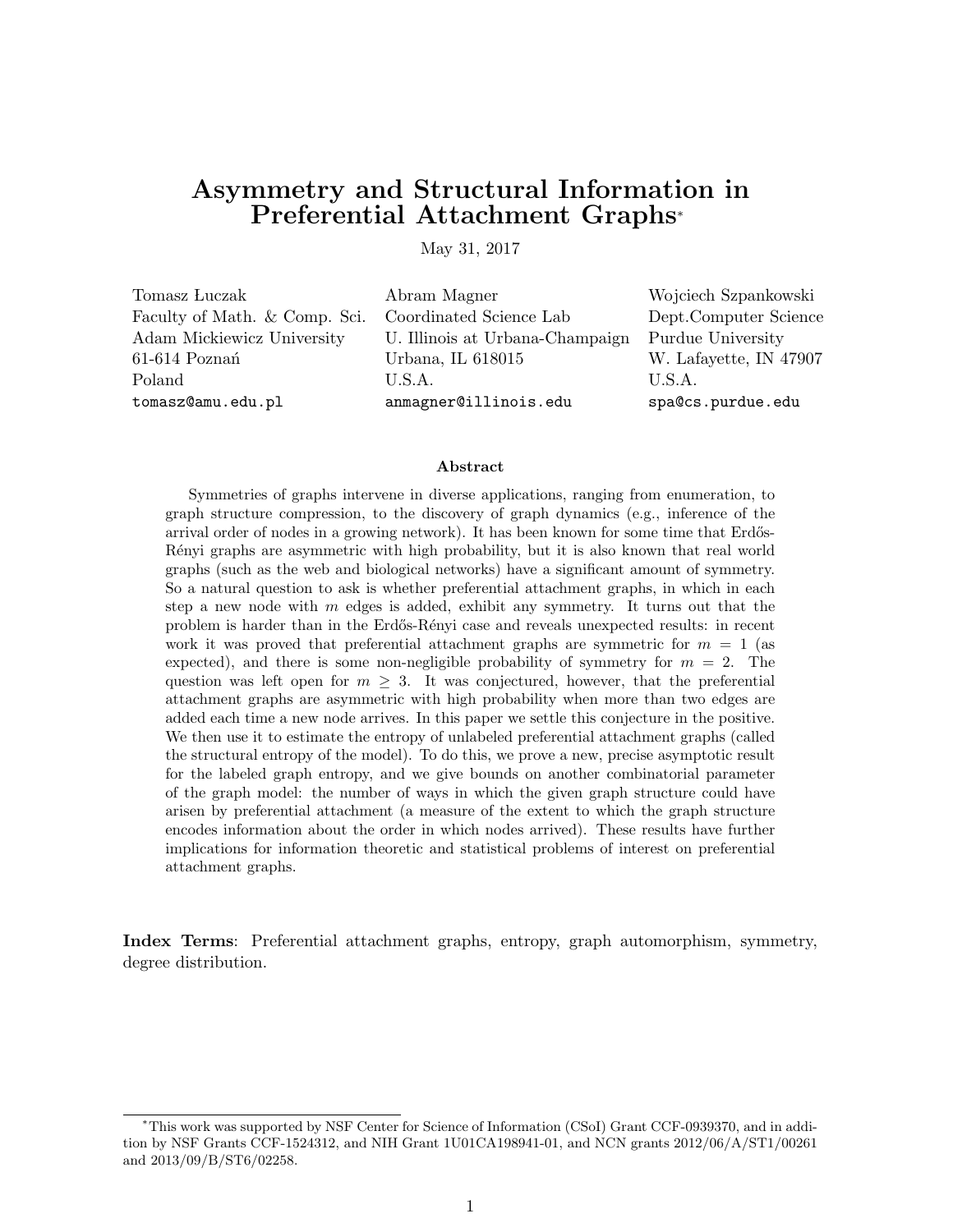### 1 Introduction

Study of the asymptotic behavior of the symmetries of graphs, originally motivated by enumerative combinatorial problems, has recently found diverse applications in problems ranging from graph compression to discovering interesting motifs to understanding dynamics of growing graphs.

Let us explore some of these applications in more detail. The basic problem of structural (unlabeled graph) compression can be formulated as follows: given a probability distribution on labeled graphs, determine a binary encoding of samples from the induced unlabeled graph distribution so as to minimize expected description length. In [5] the authors studied this problem in the setting of Erdős-Rényi graphs. They showed that, under any distribution giving equal probability to isomorphic graphs, the entropy of the induced distribution on graph structures (i.e., isomorphism classes of graphs) is less than the entropy of the original distribution by an amount proportional to the expected logarithm of the number of automorphisms. Thus the solution to the above problem is intimately connected with the symmetries of the random graph model under consideration. We explore this topic in some detail in Lemma 1 of Section 2.

We mention also a few representative algorithmic motivations for the study of graph symmetries. The first involves the problem of *motif discovery*: given a graph  $G$  and a pattern graph H, the problem is to find all subgraphs of G that are isomorphic to H. It has been observed (see, e.g., [17]) that taking into account the symmetries of H can significantly decrease the time and space complexity of the task. The same is true for  $G$  if it has nontrivial symmetries.

In the area of Markov chains, the paper  $[4]$  studies the following problem: given a graph  $G$ , the task is to assign weights to edges of  $G$  so as to minimize the mixing time of the resulting Markov chain. The authors show that symmetries in  $G$  may be exploited to significantly reduce the size of a semidefinite program formulation which solves the problem. Moreover, they point out several references to literature in which symmetry plays a key role in reducing complexity for various problems.

Study of symmetries is further motivated by their connection to various measures of information contained in a graph structure. For instance, the topological entropy of a random graph, studied by [18] and [20], measures the uncertainty in the orbit class (i.e., the set of nodes having the same long-term neighborhood structure) of a node chosen uniformly at random from the node set of the graph. If the graph is asymmetric with high probability, then the topological entropy is maximized: if  $n$  is the size of the graph, then the topological entropy is, to leading order,  $\log n$ . In general, if the symmetries of the graph can be characterized precisely, then so can the topological entropy.

The present paper is a step in the direction of understanding symmetries of complex networks and toward extending graph structure compression results to random graph models other than Erd˝os-R´enyi. In particular, many real-world graphs exhibit a power law degree distribution (see [8]). A commonly studied model for real-world networks is the preferential attachment mechanism introduced in [1], in which a graph is built one vertex at a time, and each new vertex t makes m choices of neighbors in the current graph, where it attaches to a given old vertex v with probability proportional to the current degree of v. We study here a simple variant of the preferential attachment model (see [8] and the conclusion section for other models), and in the conclusion of this paper we suggest that the symmetry behavior of other preferential models can be studied using the approach developed here. Our main result is the following: for the variant of the preferential attachment model under consideration, when each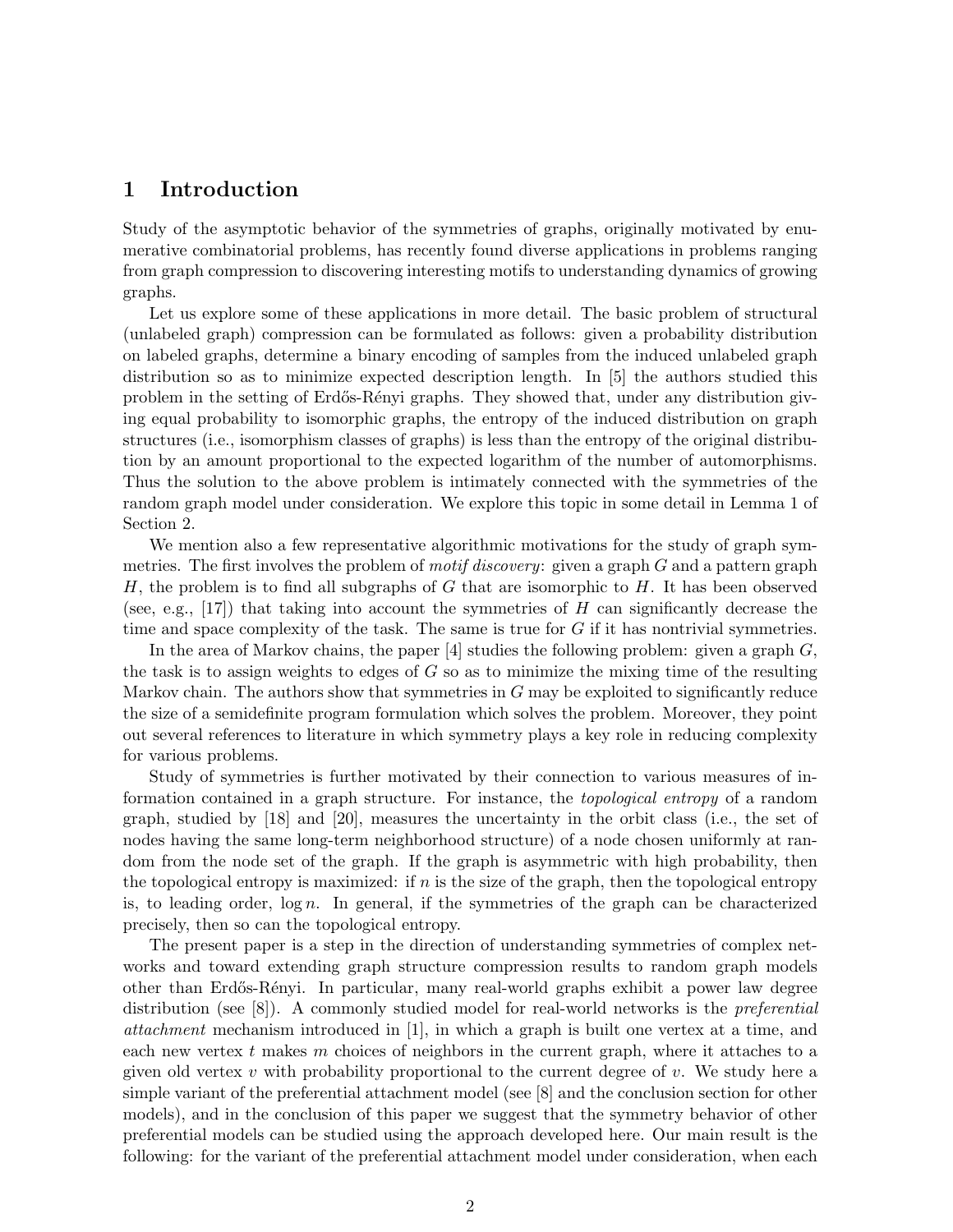vertex added to the graph chooses a fixed number  $m \geq 3$  neighbors, with high probability, there are no nontrivial symmetries. This is perhaps surprising in light of the many symmetries observed in real-world networks [14].

The problem of establishing asymmetry in preferential attachment graphs appears to be difficult. Literature on symmetries of preferential attachment graphs seems to be scarce. We are aware only of [16], where two of the authors of the present paper, with colleagues, proved that such graphs are *symmetric* for  $m = 1$  and (with asymptotically positive probability) also for  $m = 2$ . The authors of [16] conjectured that preferential attachment graphs are indeed asymmetric for  $m \geq 3$ . In this paper we first settle this conjecture in the positive using different methods than the one applied in [11] and [16]. Namely, instead of relying on the graph defect (a measure of asymmetry defined in [11] which is necessarily bounded in preferential attachment graphs, and hence has poor concentration properties), we shall observe that symmetry would imply that certain vertices make the same choices with regard to an initial set of vertices uniquely identifiable by their degrees, which we prove is unlikely to happen for preferential attachment graphs whenever  $m \geq 3$ .

After settling the asymmetry question for preferential attachment graphs, we use it to address the issue of graph entropy. We first give in Theorem 2 a precise estimate of the labelled graph entropy (improving on the result of [19]), and then estimate the unlabelled graph entropy (also known as the structural entropy). In Lemma 1 we relate both entropies. Then, using our asymmetry result from Theorem 1, we estimate the structural entropy. To derive the structural entropy estimate, we study the characteristics of the directed, acyclic graph version of the preferential attachment process (culminating in Proposition 1, which may be of independent interest). In particular, we estimate the number of ways that a given graph could have arisen according to the preferential attachment mechanism.

We emphasize that the labeled and unlabeled graph entropies that we study are fundamental, as they give the minimum achievable expected length of any source code (i.e., compression code) for these graphs.

Now we review some of the literature on symmetries of random graphs. Study of the asymptotic behavior of the automorphism group of a random graph started with a paper of Erdős and Rényi [9], where they showed that  $\mathbb{G}(n, M)$  (i.e., the uniformly random graph on n vertices with M edges) with constant density (i.e. when  $M = \Theta(n^2)$ ) is asymmetric with high probability, a result motivated by the combinatorial question of determining the asymptotics of the number of unlabeled graphs on n vertices for  $n \to \infty$ . Then Wright [22] proved that  $\mathbb{G}(n, M)$  whp becomes asymmetric as soon as the number of isolated vertices in it drops under 1. His result was later strengthened by Bollobás  $[2]$ , who also proved asymmetry for r-regular graphs with  $r \geq 3$ . The asymptotic size of the automorphism group of  $\mathbb{G}(n, M)$  for small M, where the graph is not connected, was given by Luczak [12]. As a similar question motivated the investigation of symmetry properties of random regular graphs, Bollobás improved his result from [2] by showing in [3] that unlabelled regular graphs with degree  $r \geq 3$  are whp asymmetric as well. Let us note that it is a substantially stronger theorem (see the discussion below after Theorem 1).

For general models, asymmetry results can be nontrivial to prove, due in part to the fact that asymmetry is a global property. Furthermore, the particular models considered here present difficulties not seen in the Erd˝os-R´enyi case: there is significant dependence between edge events, and graph sparseness makes derivation of concentration results difficult. However, settling the symmetry/asymmetry question opens the door to several other lines of investi-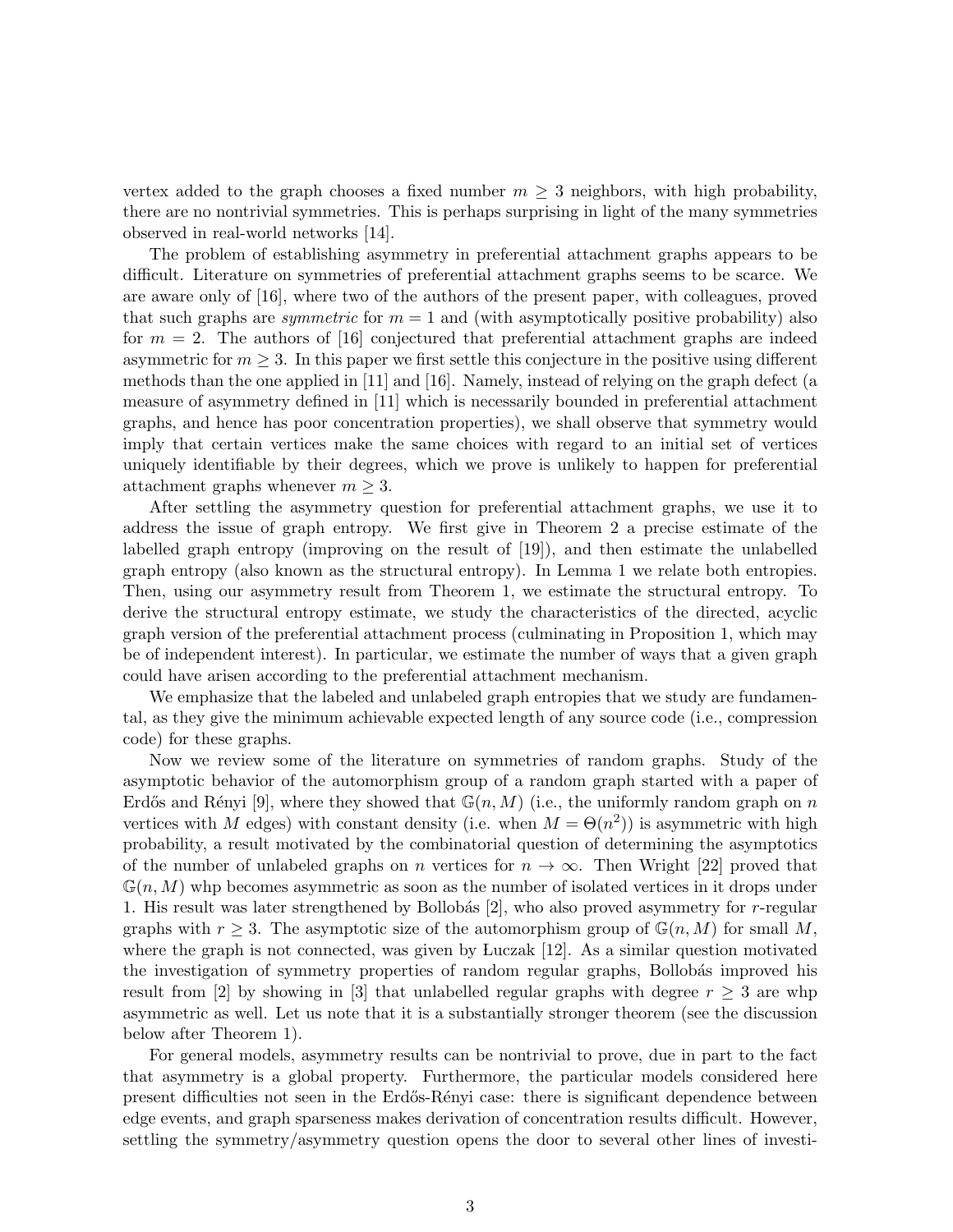gation, including, e.g., the design of optimal structural compression schemes and the precise characterization of the limits of inference problems (see, for example, [15]) for preferential attachment graphs. These applications crucially depend on our precise understanding of graph symmetry.

The paper is organized as follows. In the next Section 2 we present our main results regarding the graph asymmetry and structural entropy. In Section 3, we state and prove several results on the degree sequence which will be useful in subsequent proofs. We prove the graph asymmetry result in Secton 4 and the entropy results, along with the necessary structural results on the directed version of the model, in Sections 5 and 6.

#### 2 Main Result

In this section, we state the main problem, introduce the model that we consider, and formulate the main results. First, we review some standard graph-theoretic terminology and notation.

We start with the notion of structure-preserving transformations between labeled graphs: given two graphs (possibly with multiple edges between nodes)  $G_1$  and  $G_2$  with vertex sets  $V(G_1)$  and  $V(G_2)$ , a mapping  $\phi: V(G_1) \to V(G_2)$  is said to be an *isomorphism* if it is bijective and preserves edge relations; that is, for any  $x, y \in V(G_1)$ , the number of edges (possibly 0) between x and y is equal to the number of edges in  $G_2$  between  $\phi(x)$  and  $\phi(y)$ . When such a  $\phi$  exists,  $G_1$  and  $G_2$  are said to be isomorphic.

An isomorphism from a graph G to itself is called an *automorphism* or *symmetry* of G. The set of automorphisms of G, together with the operation of function composition, forms a group, which is called the *automorphism group* of  $G$ , denoted by  $Aut(G)$ . We then say that G is symmetric if it has at least one nontrivial symmetry and that  $G$  is asymmetric if the only symmetry of G is the identity permutation.

Our first main goal is to answer, for G distributed according to a preferential attachment model, the question of whether with high probability the automorphism group is trivial (i.e.,  $|Aut(G)| = 1$  or not.

We say that a multigraph G on vertex set  $[n] = \{1, 2, ..., n\}$  is m-left regular if the only loop of G is at the vertex 1, and each vertex  $v, 2 \le v \le n$ , has precisely m neighbours in the set  $[v-1]$ . The preferential attachment model  $\mathcal{PA}(m;n)$  is a dynamic model of network growth which gives a probability measure on the set of all  $m$ -left regular graphs on  $n$  vertices proposed in [1]. More precisely, for an integer parameter  $m \geq 1$  we define graph  $\mathcal{P}A(m;n)$  with vertex set  $[n] = \{1, 2, \ldots, n\}$  using recursion on n in the following way: the graph  $G_1 \sim \mathcal{P}(\mathcal{A}(m; 1))$  is a single node with label 1 with  $m$  self-edges (these will be the only self-edges in the graph, and we will only count each such edge once in the degree of vertex 1).

Inductively, to obtain a graph  $G_{n+1} \sim \mathcal{P} \mathcal{A}(m; n+1)$  from  $G_n$ , we add vertex  $n+1$  and make m random choices  $v_1, ..., v_m$  of neighbors in  $G_n$  as follows: for each vertex  $w \leq n$  (i.e., vertices in  $G_n$ ),

$$
P(v_i = w | G_n, v_1, ..., v_{i-1}) = \frac{\deg_n(w)}{2mn},
$$

where throughout the paper we denote by  $\deg_n(w)$  the degree of vertex  $w \in [n]$  in the graph  $G_n$  (in other words, the degree of w after vertex n has made all of its choices).

We note that our proof techniques adapt to tweaks of the model in which multiple edges are not allowed.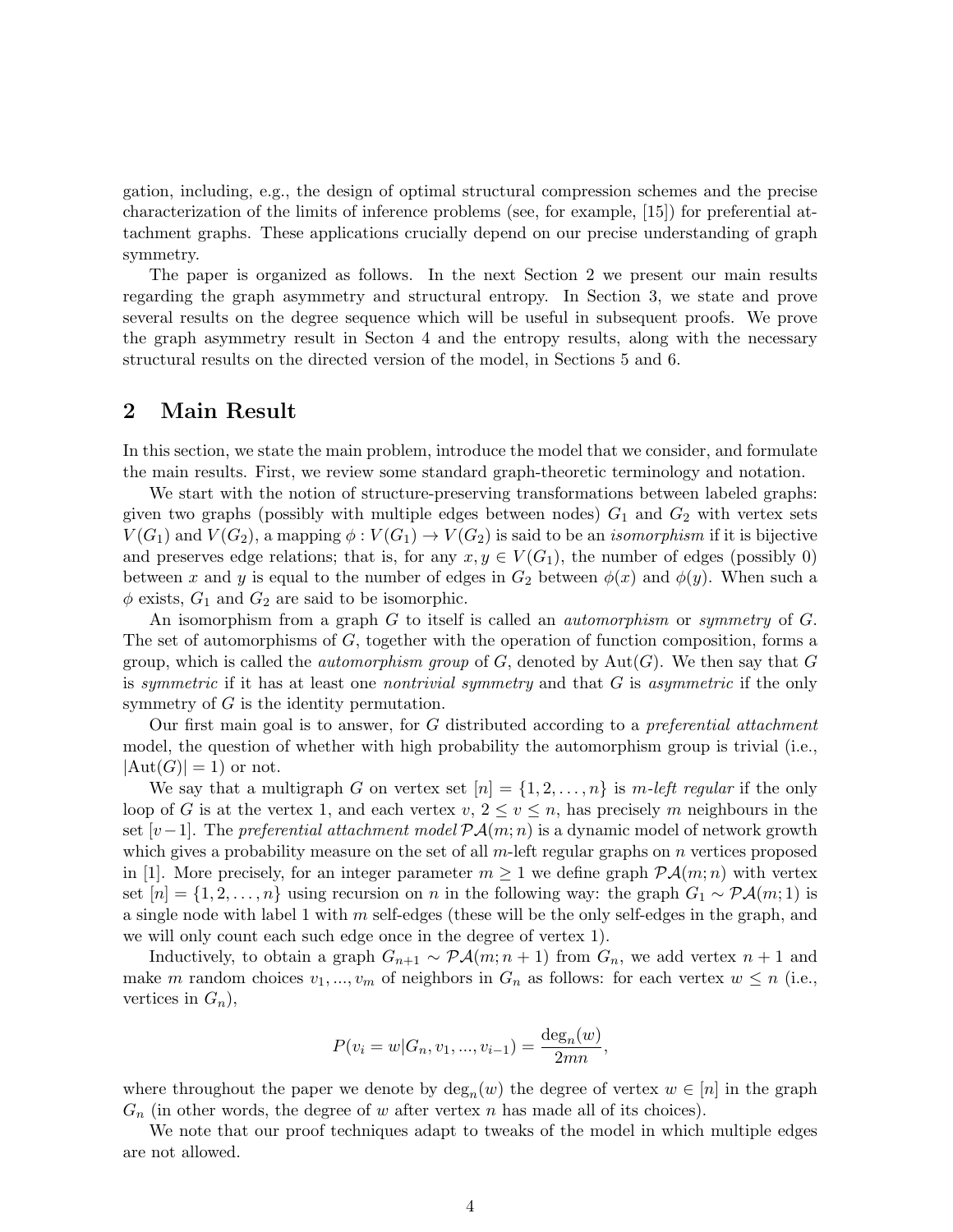We next formulate our first main result regarding asymmetry of  $\mathcal{P}A(m; n)$  for  $m \geq 3$  that we prove in Section 4.

**Theorem 1** (Asymmetry for preferential attachment model). Let  $G \sim \mathcal{P}(\mathcal{A}(m;n))$  for fixed  $m \geq 3$ . Then, with high probability as  $n \to \infty$ ,

$$
|\text{Aut}(G)| = 1.
$$

More precisely, for  $m \geq 3$ ,

$$
P(|\text{Aut}(G)| > 1) = O(n^{-0.004})
$$
\n(1)

for large n.

One may wonder if one can strengthen the above statement and claim that for  $m \geq 3$  we have  $\mathbb{E}|\text{Aut}(\mathcal{P}A(m;n))|=1+o(1);$  if this would be the case, then a natural unlabelled version of the model, which we denote by  $\mathcal{P} \mathcal{A}^u(m;n)$ , defined below would be with high probability asymmetric too. However, somewhat surprisingly, it is not the case.

To make this precise, let us recall that in the case of the uniform random graph model  $\mathbb{G}(n, M)$ , where we choose a graph uniformly at random from the family of all graphs with n labeled vertices and M edges, the automorphism group becomes with high probability trivial just above the connectivity threshold; i.e., when  $2M/n - \log n \to \infty$ ; in fact, at this moment the expected size of Aut( $\mathbb{G}(n, M)$ ) is whp  $1 + o(1)$ . Moreover, almost precisely at this time the unlabeled uniform random graph  $\mathbb{G}^u(n, M)$  which is chosen at random from the family of all unlabeled graphs with  $n$  vertices and  $M$  edges becomes asymmetric and, furthermore, the the structure of  $\mathbb{G}^u(n,M)$  is almost identical to the structure of  $\mathbb{G}(n,M)$ ; i.e.,  $\mathbb{G}^u(n,M)$  is basically  $\mathbb{G}(n, M)$  with erased labels (for more information on this model, see [13]). As we have already mentioned above, the same is true for r-regular random graphs with  $r \geq 3$ , where the uniform labeled and unlabeled graph models have basically the same asymptotic properties [3].

Returning to the preferential attachment case, for any m-left regular graph G let  $S(G)$ denote the class of all m-left regular graphs which are isomorphic to  $G$ , and let  $S$  denote the family containing all  $S(G)$ , i.e. the family of all 'unlabeled m-left regular graphs'. We define the unlabeled graph distribution  $\mathcal{P}A^u(n;m)$  as the probability distribution on S, where the probability of each class  $S(G)$  is proportional to the average of the probabilities that a labeled version of  $S(G)$  is  $P\mathcal{A}(m;n)$ , i.e. proportional to

$$
\frac{1}{|S(G)|} \sum_{H \in S(G)} P(H = G(m; n)).
$$

Note that this is a different distribution from the one that samples a preferential attachment graph and takes its isomorphism class. Note, also, that  $\mathbb{G}^u(n,M)$  is defined in the same way, but in that case all terms in the sum are the same, so each equivalence class is equally likely. Now we can ask if the typical structure of  $\mathcal{P} \mathcal{A}^u(m;n)$  is the same, or very close to that of  $P\mathcal{A}(m;n)$  (i.e., a preferential attachment graph with labels removed); in particular if it is asymmetric. It seems that it is not this case. To see this, notice that the typical  $\mathcal{P}A(m; n)$ is asymmetric and, furthermore, whp it contains  $L = \Omega_m(n)$  vertices with label at least  $3n/4$ , such that they are of degree  $m$  and all their neighbors are among vertices of label smaller that  $n/2$ . For such a graph G we will show that  $|S(G)| \ge L! = \exp(\Omega_m(n \log n))$  and so for every  $H \in S(G)$  we have  $Pr(H = G(m;n)) \leq exp(-\Omega_m(n \log n))$ . On the other hand for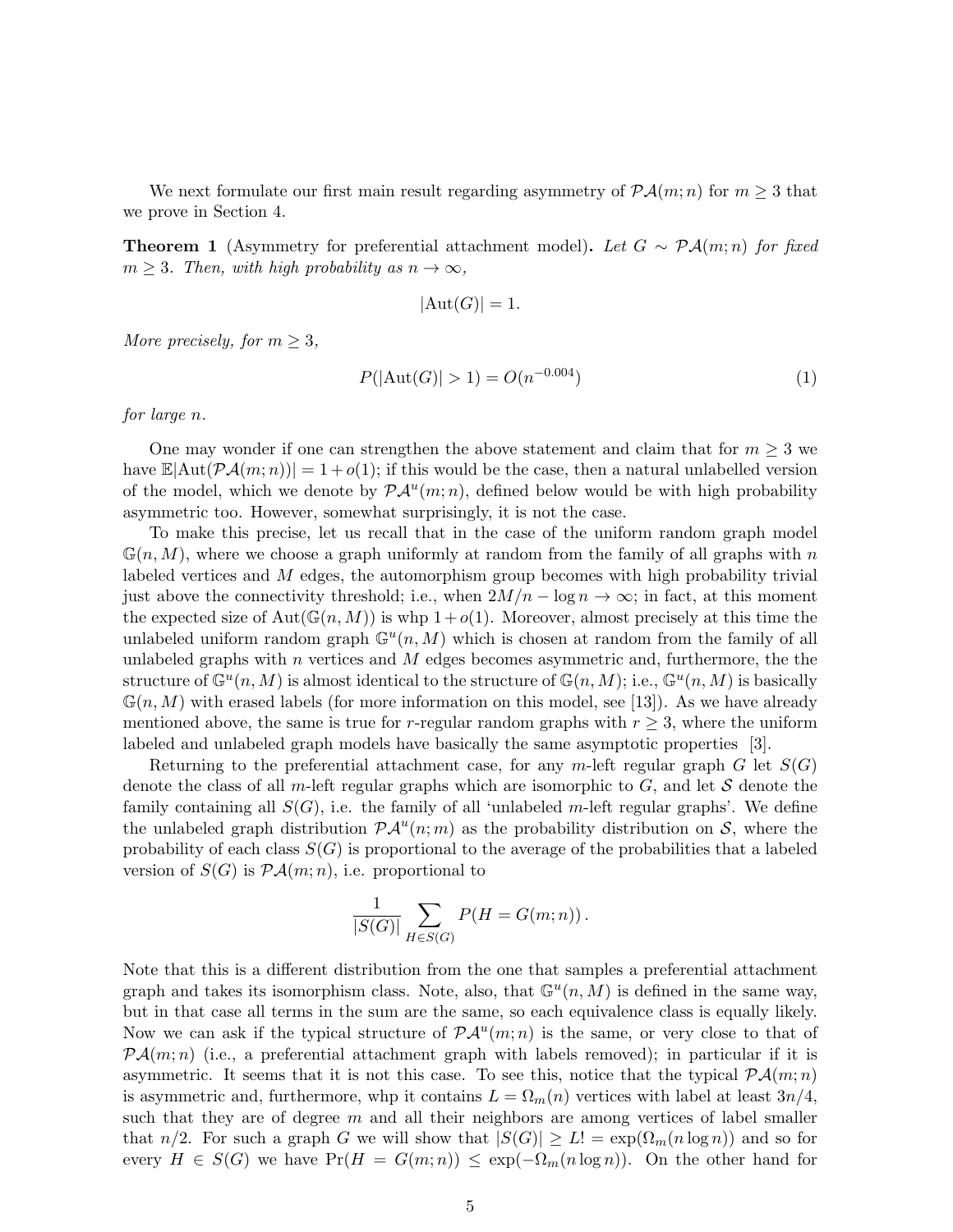the graph H' such that all vertices of labels  $\ell \geq m+1$  has neighbors  $\{1, 2, \ldots, m\}$  we have  $Pr(H' = G(m; n)) \geq exp(-O_m(n))$ . Thus, the very asymmetric H' is much more likely to appear as  $G^u(m; n)$  than a 'typical' graph  $G(m; n)$ .

Here we will not investigate the properties of  $\mathcal{PA}^u(m;n)$  but rather characterize the information content of the distribution on unlabeled graphs given by sampling from  $P\mathcal{A}(m; n)$  and removing the labels (i.e., taking the isomorphism class of the sampled graph).

As a direct application of Theorem 1, we estimate the structural entropy  $H(S(G))$ . Recall that the entropy  $H(G)$  of the labeled graph  $G \sim \mathcal{P} \mathcal{A}(m; n)$  is defined as

$$
H(G) = -\sum_{G \in \mathcal{G}_n} P(G) \log P(G),
$$

where  $\mathcal{G}_n$  denotes the set of graphs on n vertices. The structural entropy  $H(S(G))$  is then simply the entropy of the isomorphism type of G. We next show how to find a relation between these two entropies. By the chain rule for conditional entropy,

$$
H(G) = H(S(G)) + H(G|S(G)).
$$
\n(2)

The second term,  $H(G|S(G))$ , measures our uncertainty about the labeled graph if we are given its structure. We will give a formula for  $H(G|S(G))$  in terms of  $|\text{Aut}(G)|$  and another quantity, defined as follows: suppose that, after generating G, we relabel G by drawing a permutation  $\pi$ uniformly at random from  $\mathbb{S}_n$ , the symmetric group on n letters, and computing  $\pi(G)$ . Then conditioning on  $\pi(G)$  yields a probability distribution for possible values of  $\pi^{-1} = \sigma$ . We can write  $H(G|S(G))$  in terms of  $H(\sigma|\sigma^{-1}(G)) = H(\sigma|\sigma(G))$  and  $\mathbb{E}[\log|\text{Aut}(G)|]$  using the chain rule for entropy, resulting in the following lemma.

**Lemma 1** (Structural entropy for preferential attachment graphs). Let  $G \sim \mathcal{P}(\mathcal{A}(m; n))$  for fixed  $m \geq 1$ , and let  $\sigma$  be a uniformly random permutation from  $\mathbb{S}_n$ . Then we have

$$
H(G) - H(S(G)) = H(\sigma | \sigma(G)) - \mathbb{E}[\log |\text{Aut}(G)|]. \tag{3}
$$

Remark 1. In the proof of Theorem 3 below, we prove an alternative, more combinatorial representation for  $H(\sigma | \sigma(G))$ ; see (38).

To estimate the structural entropy  $H(S(G))$  using Lemma 1, we need to find an expression for the labeled graph entropy  $H(G)$  and evaluate the two terms on the right-hand side of (3).

In Section 5 we prove the following asymptotic formula for the entropy  $H(G)$  of the preferential attachment graphs.

**Theorem 2** (Entropy of preferential attachment graphs). Consider  $G \sim \mathcal{P} \mathcal{A}(m; n)$  for fixed  $m \geq 1$ . We have

$$
H(G) = mn \log n + m (\log 2m - 1 - \log m! - A) n + o(n),
$$
\n(4)

where

$$
A = \sum_{d=m}^{\infty} \frac{\log d}{(d+1)(d+2)}.
$$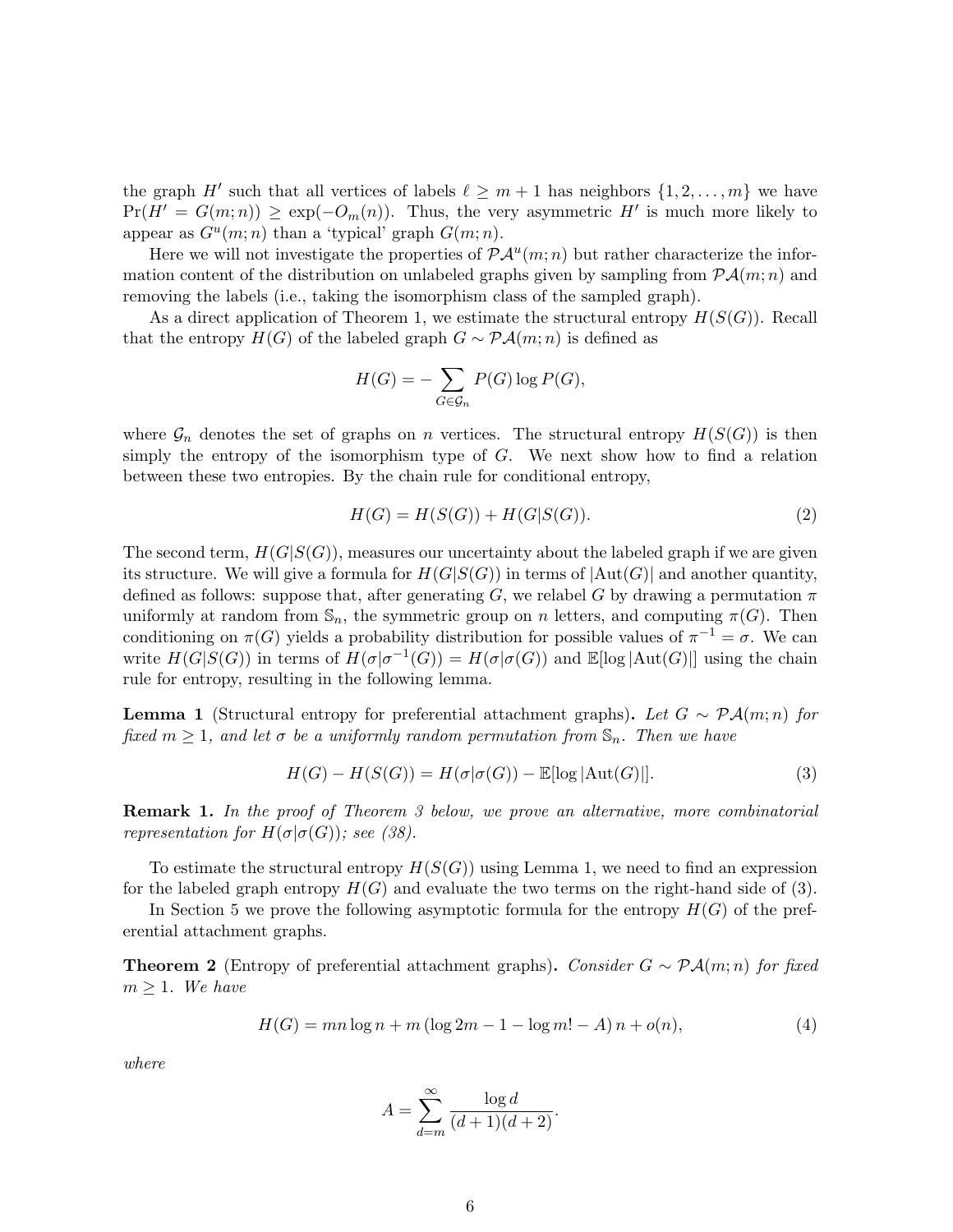This should be compared with Theorem 1 of [19], which gives the first term and upper and lower bounds on the second term. Our result goes further by pinning down the exact value of the second term. Our proof borrows some elements from [19] but requires a nontrivial extension.

Now, we are in the position to complete our computation of the structural entropy.

**Theorem 3** (Structural entropy of preferential attachment graphs). Let  $m \geq 3$  be fixed. Consider  $G \sim \mathcal{P} \mathcal{A}(m;n)$ . We have

$$
H(S(G)) = (m-1)n \log n + R(n),\tag{5}
$$

where  $R(n)$  satisfies

$$
Cn \le |R(n)| \le O(n \log \log n)
$$

for some nonzero constant  $C = C(m)$ .

To do this, we evaluate (3) by relating  $H(\sigma | \sigma(G))$  to a combinatorial parameter of the directed version of G. We show this derivation in Section 6.

#### 3 Results on the Degree Sequence

In this section, we present results on the degree sequence of preferential attachment graphs which we will use in the proofs of our main results in subsequent sections.

First, recall that  $\deg_t(s)$  is the degree of a vertex  $s < t$  after time t (i.e., after vertex t has made its choices). We also define  $dg_t(s) = deg_t(s) - m$ .

Our first lemma gives a bound on the in-degree of each vertex at any given time. This will give a corollary (Corollary 1) that bounds the probability that two given vertices are adjacent at a given time.

**Lemma 2.** For any  $v, w$ ,

$$
\Pr(\mathrm{dg}_{v}(w) = d) \le \binom{m+d-1}{m-1} \left(1 - \sqrt{\frac{w}{v}} + O\left(\frac{d}{\sqrt{vw}}\right)\right)^d
$$

In particular,

$$
\Pr(\deg_v(w) = d) \le (2m+d)^m \exp\left(-\sqrt{\frac{w}{v}}d + O\left(\frac{d^2}{\sqrt{vw}}\right)\right).
$$

*Proof.* We estimate this probability as follows. Below we set  $t_{d+1} = mv + 1$ .

$$
\Pr(\mathrm{dg}_{v}(w) = d) \leq \sum_{\substack{m \leq t_1 < t_2 < \dots < t_d \leq m}{v_{i+1}}} \prod_{i=1}^{d} \frac{m+i-1}{2t_i} \prod_{j=t_i+1}^{t_{i+1}-1} \left(1 - \frac{m+i}{2j}\right)
$$
\n
$$
\leq \sum_{\substack{m \leq t_1 < t_2 < \dots < t_d \leq m}{v_{i+1}-1}} \frac{(m+d-1)!}{(m-1)!} \prod_{i=1}^{d} \frac{1 + O(d/t_i)}{2t_i} \exp\left(-\sum_{j=t_i}^{t_{i+1}-1} \frac{i}{2j}\right)
$$
\n
$$
= \sum_{\substack{m \leq t_1 < t_2 < \dots < t_d \leq m}{v_{i+1}-1}} \frac{(m+d-1)!}{(m-1)!} \prod_{i=1}^{d} \frac{1 + O(d/t_i)}{2t_i} \exp\left(-\sum_{j=t_i}^{m} \frac{1}{2j}\right)
$$
\n
$$
\leq {d+m-1 \choose m-1} \left(\sum_{i=mw+1}^{m} \frac{1 + O(d/t_i)}{2t_i} \exp\left(-\sum_{j=t_i}^{m} \frac{1}{2j}\right)\right)^d.
$$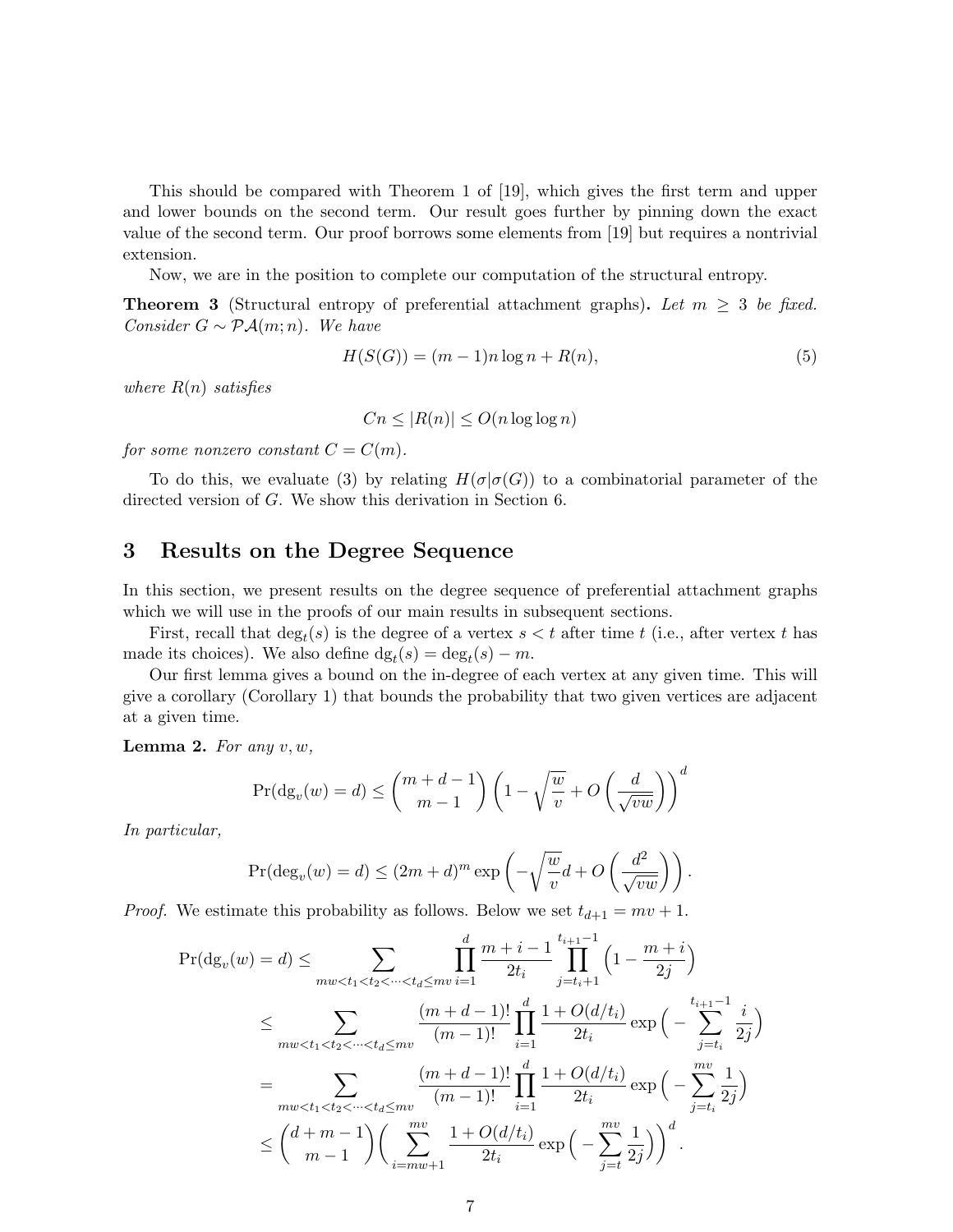Note that

$$
\sum_{i=mw+1}^{mv} \frac{1+O(d/t_i)}{2t_i} \exp\left(-\sum_{j=t_i}^{mv} \frac{1}{2j}\right)
$$
\n
$$
\leq \sum_{i=mw+1}^{mv} \frac{1+O(d/t_i)}{2t_i} \exp\left(-\frac{1}{2}\log\frac{mv}{t_i} + O\left(\frac{1}{t_i}\right)\right)
$$
\n
$$
\leq \sum_{i=mw+1}^{mv} \frac{1+O(d/t_i)}{2\sqrt{mvt_i}}
$$
\n
$$
\leq 1 - \sqrt{w/v} + O(d/\sqrt{vw}).
$$

Thus, the assertion follows.

Recall that for  $t > s$ , the expectation of  $\deg_t(s)$  is  $O(\sqrt{t/s})$ . We first state a simple tail bound to the right of this expectation, which may be found in [10] (it also is a corollary of Lemma 2):

П

**Lemma 3** (Right tail bound for a vertex degree at a specific time). Let  $r < t$ . Then

$$
P[\deg_t(r) \ge A e^m (t/r)^{1/2} (\log t)^2] = O(t^{-A})
$$

for any constant  $A > 0$  and any t.

Using the above lemma, we can show a stronger concentration result for the random variable  $\deg_t(s)$  whenever  $s \ll t$ , as captured in the following lemma.

**Lemma 4.** For  $s < t$  we have

$$
P\left[|\deg_t(s) - \mathbb{E}[\deg_t(s)]| > y\right] \le \exp\left(-\frac{y^2}{O(t^{1/2 + \epsilon_1}/s^{1/2})}\right) + \exp(-\text{poly}(t))\tag{6}
$$

for any  $y \leq O(\frac{t^{1/2+\epsilon_1}}{e^{1/2m}})$  $\frac{\int_{s}^{1/2+\epsilon_1}}{\int_{s}^{1/2}m}$  and any fixed  $\epsilon_1 > 0$ .

The proof uses the method of bounded variances. In particular, we will use the following result from [7].

**Lemma 5** (Method of bounded variances). Let  $f$  be a function of  $n$  random variables  $X_1, ..., X_n$ , each  $X_i$  taking values in a set  $A_i$ , such that  $\mathbb{E}[f] < \infty$ .

Assume that, for some numbers m and M,

$$
m \le f(X_1, ..., X_n) \le M
$$

almost surely. Let B be any event (which we think of as occurring only with low probability), and let V and  $c_i$  be defined as follows: first, we denote by  $F_\tau$ ,  $\tau = 0, ..., n$ , the  $\sigma$ -field generated by  $X_1, ..., X_{\tau}$  and the event  $B^{\tilde{C}}$  (i.e., the complement of B). Then we denote by  $\{Y_{\tau}\}\;$  the Doob martingale with respect to the filtration  $\{\mathcal{F}_{\tau}\}$ :

$$
Y_{\tau} = \mathbb{E}[f(X_1, ..., X_n)|\mathcal{F}_{\tau}].
$$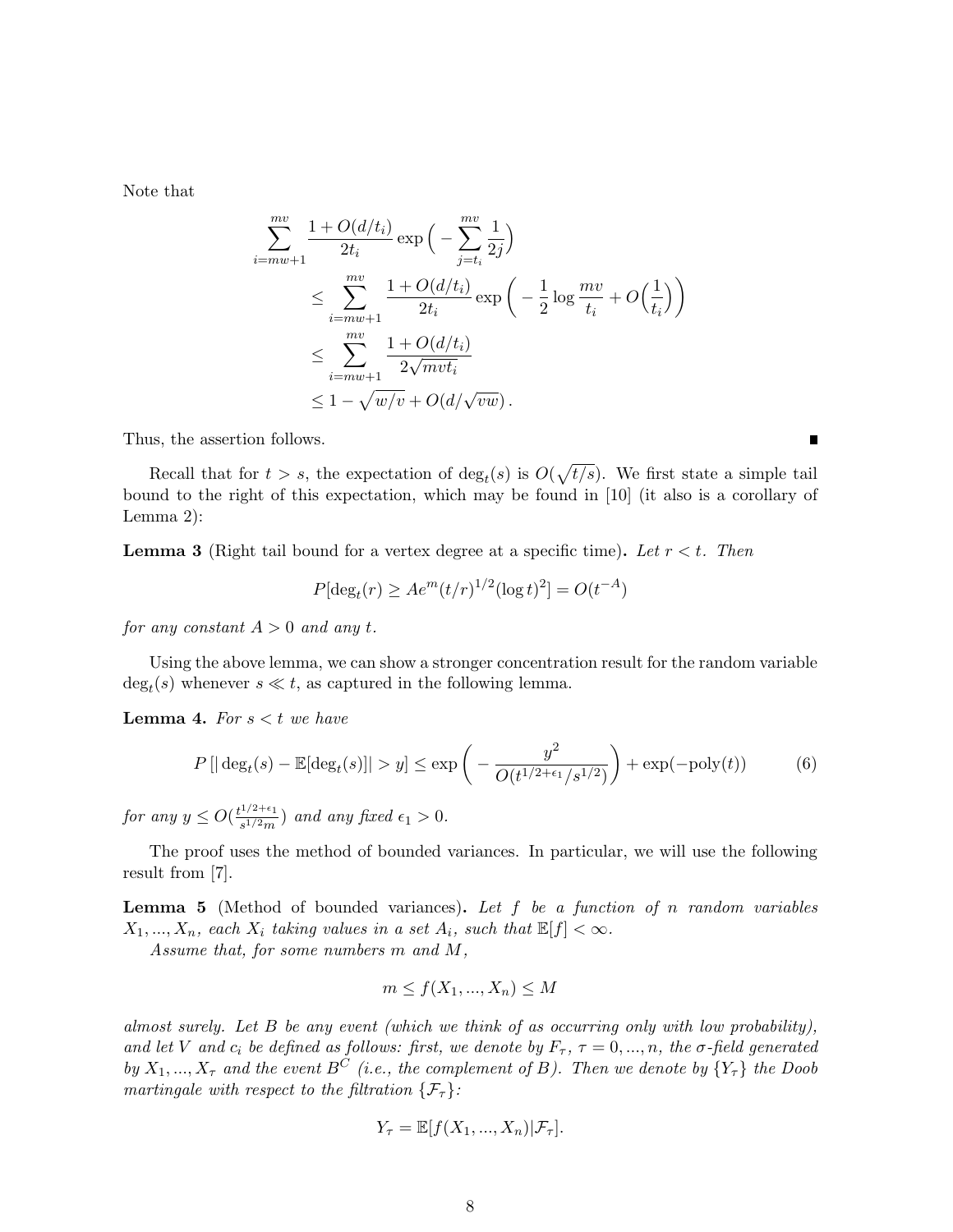We define the difference bounds  $c_{\tau}$  to satisfy

$$
|Y_{\tau} - Y_{\tau-1}| \le c_{\tau}
$$

with probability 1, and the variance bounds  $v<sub>\tau</sub>$  to satisfy

$$
\sup_{x_1,\dots,x_{\tau-1}} \text{Var}[Y_{\tau} - Y_{\tau-1} | X_1 = x_1, ..., X_{\tau-1} = x_{\tau-1}] \le v_{\tau}.
$$

We define  $V = \sum_{\tau=1}^n v_{\tau}$ .

Then, for any  $t \leq 2V/\max_i c_i$ ,

$$
P(f < \mathbb{E}[f] - t - (M - m)P(B)) \le \exp\left(-\frac{t^2}{4V}\right) + P(B).
$$

With this lemma, we can prove Lemma 4.

*Proof of Lemma 4.* Our choice of f in the theorem will be  $deg_t(s)$ , which is a function of the random variables giving the number of times each vertex  $s + \tau$ ,  $\tau = 1, ..., t - s$ , chooses to connect to s. Each such random variable is denoted by  $\deg(s + \tau \to s)$ .

Easily enough,  $m \le \deg_t(s) \le M = (t - s)m$ , since vertex s chooses m neighbors, and each vertex after s may connect to s at most m times.

We choose  $B$  in Lemma 5 to be the unlikely event that the degree of  $s$  after any sufficiently large time is much larger than its expected value: in particular, for some constants  $\epsilon, \epsilon_1 > 0$ which we will fix later,

$$
B = \left[ \bigcup_{\tau \geq t^{\epsilon}} \deg_{s+\tau}(s) > \frac{(s+\tau)^{1/2+\epsilon_1}}{s^{1/2}} \right].
$$

Using Lemma 3, we can upper bound  $P(B)$ :

$$
P(B) \le \sum_{\tau \ge t^{\epsilon}} P\left(\deg_{s+\tau}(s) > (s+\tau)^{1/2+\epsilon_1}/s^{1/2}\right)
$$
  

$$
\le t \cdot \exp(-\text{poly}(t)),
$$

by plugging into the lemma  $t := s + \tau$ ,  $s := s$ , and  $A := e^{-mt\epsilon_1}/\log^2(t+1)$  and union bounding.

**Bounding the variances:** We next estimate each  $v_{\tau}$ . We define, for each  $\tau \in \{0, ..., t-s\}$ ,  $\mathcal{F}_{\tau}$  to be the  $\sigma$ -field generated by the event  $B^C$  and the connection choices of the vertices  $s+1, ..., s+\tau$ . We then define  $X_{\tau}$  to be

$$
X_{\tau} = \mathbb{E}[\deg_t(s)|\mathcal{F}_{\tau}].
$$

Next, we express  $X_{\tau}$  as a sum over vertices arriving later than s: defining  $A = B^{C}$  for convenience,

$$
X_{\tau} = m + \sum_{x=s+1}^{s+\tau} [\deg(x \to s)|A] + \sum_{x=s+\tau+1}^{t} \mathbb{E}[\deg(x \to s)|\mathcal{F}_{\tau}],
$$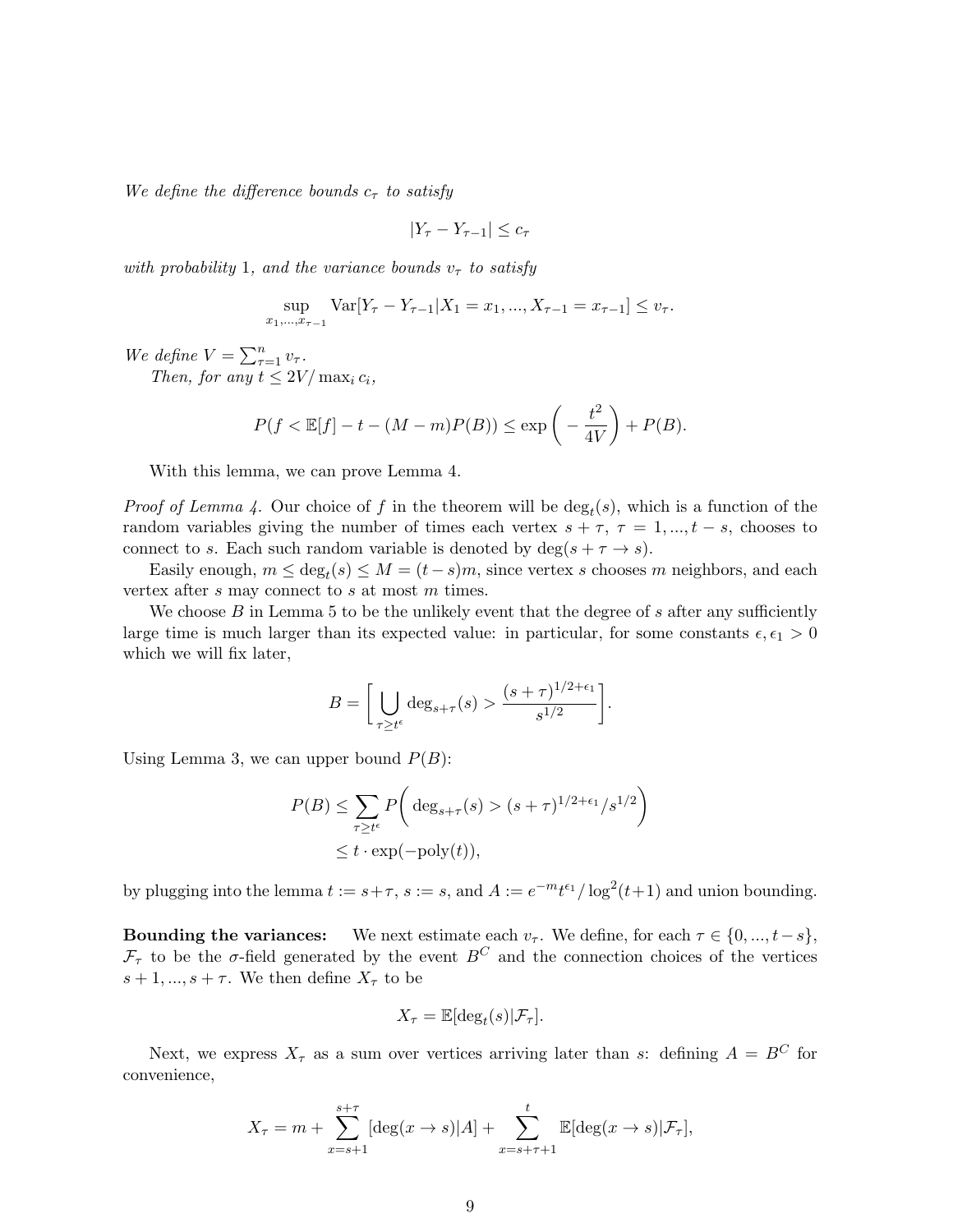so that the difference  $X_{\tau+1} - X_{\tau}$  is given by

$$
X_{\tau+1} - X_{\tau} = \sum_{x=s+1}^{s+\tau+1} [\deg(x \to s)|A] + \sum_{x=s+\tau+2}^{t} \mathbb{E}[\deg(x \to s)|\mathcal{F}_{\tau+1}]
$$
  
 
$$
- \left( \sum_{x=s+1}^{s+\tau} [\deg(x \to s)|A] + \sum_{x=s+\tau+1}^{t} \mathbb{E}[\deg(x \to s)|\mathcal{F}_{\tau}] \right)
$$
  
 
$$
= [\deg((s+\tau+1) \to s)|A] - \mathbb{E}[\deg(s+\tau+1) \to s|\mathcal{F}_{\tau}]
$$
  
 
$$
+ \sum_{x=s+\tau+2}^{t} (\mathbb{E}[\deg(x \to s)|\mathcal{F}_{\tau+1}] - \mathbb{E}[\deg(x \to s)|\mathcal{F}_{\tau}]).
$$
 (7)

Now, recall that  $v_{\tau}$  is, by definition,

$$
v_{\tau} \ge \sup \text{Var}[X_{\tau+1} - X_{\tau} | \mathcal{F}_{\tau}],
$$

where the supremum is taken over all possible connection choices of the vertices  $s + 1, ..., s + \tau$ . We first estimate the variances of the individual terms, and then we estimate the covariances.

Under the conditioning by  $\mathcal{F}_{\tau}$  for  $\tau > t^{\epsilon}$ , the variance of the first term may be upper bounded as follows:

$$
\text{Var}[\deg(s+\tau+1\to s)|\mathcal{F}_{\tau}] \le O(\frac{(s+\tau)^{1/2+\epsilon_1}}{s^{1/2}(s+\tau)}) = O(\frac{(s+\tau)^{\epsilon_1-1/2}}{s^{1/2}})
$$

where we have used the fact that the event A holds in the conditioning. For  $\tau \leq t^{\epsilon}$ , a cruder estimate suffices: since  $0 \le \deg(s+\tau+1 \to s) \le m$ , we have that  $\text{Var}[\deg(s+\tau+1 \to s)|\mathcal{F}_\tau] \le$  $O(m^2)$ .

The variance of the second term,  $Var[-\mathbb{E}[\deg(s+\tau+1)|\mathcal{F}_\tau] | \mathcal{F}_\tau]$ , is 0, because the random variable  $\mathbb{E}[\deg(s+\tau+1)|\mathcal{F}_\tau]$  is a constant on the  $\sigma$ -field  $\mathcal{F}_\tau$ .

Finally, to compute the variance of the remaining sum, the plan is to upper bound it in absolute value, which will then yield a bound on the variance. In particular, we claim that the absolute value of the x<sup>th</sup> term of the sum is at most  $C^{x-(s+\tau+1)}O((s+\tau)^{-1})$  for some constant  $C < 1$ , so that the entire sum is at most  $O(1/(s+\tau))$ . To prove this, we first note that we may safely ignore the conditioning on  $A$  (this incurs some error, but it is small enough to be ignored); in what follows, we denote by  $\mathcal{F}'_x$  the  $\sigma$ -field  $\mathcal{F}_x$  without the inclusion of A (i.e., the σ-field generated by the edge choices of the vertices  $s + 1, ..., s + x$ .

Then to prove the claimed bound, we proceed by induction on x. For the base case of  $x = s + \tau + 2$ , we have

$$
\mathbb{E}[\deg(s+\tau+2\to s)|\mathcal{F}'_{\tau+1}] = m \frac{\deg_{s+\tau+1}(s)}{2m(s+\tau+1)} \left(1 - \frac{\deg_{s+\tau+1}(s)}{2m(s+\tau+1)}\right).
$$

On the other hand,  $\mathbb{E}[\deg(s+\tau+2\to s)|\mathcal{F}'_{\tau}]$  is given by the same expression with the degrees replaced by their expected values conditioned on  $\mathcal{F}'_{\tau}$ :

$$
\mathbb{E}[\deg(s+\tau+2\to s)|\mathcal{F}_\tau']=m\frac{\mathbb{E}[\deg_{s+\tau+1}(s)|\mathcal{F}_\tau']}{2m(s+\tau+1)}\left(1-\frac{\mathbb{E}[\deg_{s+\tau+1}(s)|\mathcal{F}_\tau']}{2m(s+\tau+1)}\right).
$$

Since this degree can differ by at most  $m$  from this expected value, we have (after some calculation) that the first term of the sum is upper bounded by  $\frac{m}{2x}(1+\frac{1}{2x}) \leq \frac{m}{x}$  $\frac{m}{x}$ . This establishes the base case.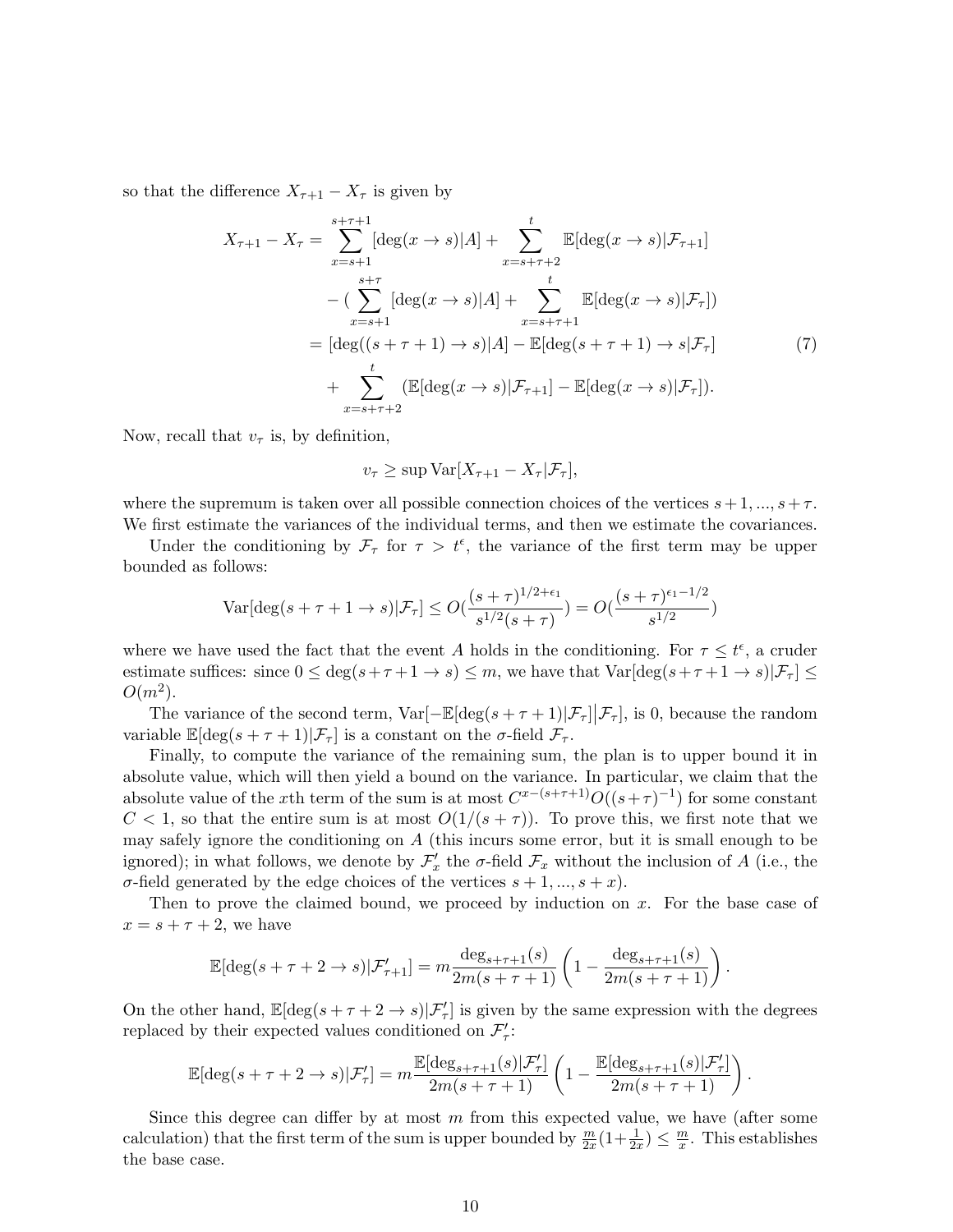Now, for the inductive step, we have, from the definition of the model,

$$
\mathbb{E}[\deg(x \to s)|\mathcal{F}'_{x-1}] = \mathbb{E}\left[\text{Binomial}\left(m, \frac{\deg_{x-1}(s)}{2m(x-1)}\right)\right]
$$

$$
= m \frac{\deg_{x-1}(s)}{2m(x-1)} \left(1 - \frac{\deg_{x-1}(s)}{2m(x-1)}\right).
$$

Conditioning on the smaller  $\sigma$ -field  $\mathcal{F}'_{\tau}$ , we get

$$
\mathbb{E}[\deg(x \rightarrow s)|\mathcal{F}_{\tau+1}'] = m\frac{\mathbb{E}[\deg_{x-1}(s)|\mathcal{F}_{\tau+1}']}{2m(x-1)}\left(1-\frac{\mathbb{E}[\deg_{x-1}(s)|\mathcal{F}_{\tau+1}']}{2m(x-1)}\right)
$$

We can now apply the inductive hypothesis to the right-hand side to approximate the conditional expectations:

$$
\mathbb{E}[\deg(x \to s)|\mathcal{F}'_{\tau+1}]
$$
\n
$$
= \frac{\mathbb{E}[\deg_{x-1}(s)|\mathcal{F}'_{\tau}| + \frac{C^{x-s-\tau-2}D}{x-1}}{2(x-1)} \left(1 - \frac{\mathbb{E}[\deg_{x-1}(s)|\mathcal{F}'_{\tau+1}]}{2m(x-1)}\right)
$$
\n
$$
\leq \mathbb{E}[\deg(x \to s)|\mathcal{F}'_{\tau}] + \frac{C^{x-s-\tau-2}D}{2(x-1)^2}.
$$

Since  $x \geq s + \tau + 3 \geq 5$ , we have that  $\frac{1}{(x-1)^2} < \frac{1}{x}$  $\frac{1}{x}$ , so that

$$
\mathbb{E}[\deg(x \to s) | \mathcal{F}_{\tau+1}'] - \mathbb{E}[\deg(x \to s) | \mathcal{F}_{\tau}'] \leq C^{x-s-\tau-1}D/x,
$$

as desired.

Now, to convert this bound on the absolute value of the sum to a bound on its variance, we use the following inequality: for any random variable X with  $\mathbb{E}[X] = 0$  such that  $|X| \leq r$ , we have

$$
\text{Var}[X] \le r^2/4.
$$

Since the expected value of the sum is at most  $O((s+\tau)^{-1})$ , this implies that the variance of the sum is at most  $O((s+\tau)^{-1})$ .

We next bound the covariances of (7). The only nontrivial covariance is between the first term and the sum. We may again use the upper bound on the absolute value of the sum to upper bound the covariance: letting  $Y$  denote the sum,

Cov[deg(s + τ + 1 → s), Y |F<sup>τ</sup> ] = E[deg(s + τ + 1 → s)Y |F<sup>τ</sup> ] − E[deg(s + τ + 1 → s)|F<sup>τ</sup> ]E[Y |F<sup>τ</sup> ] ≤ E[deg(s + τ + 1 → s)|F<sup>τ</sup> ](O(s + τ ) <sup>−</sup><sup>1</sup> − E[Y |F<sup>τ</sup> ]) = E[deg(s + τ + 1 → s)|F<sup>τ</sup> ]O(s + τ ) −1 .

To conclude, we have that

$$
\operatorname{Var}[X_{\tau+1} - X_{\tau} | \mathcal{F}_{\tau}] \le v_{\tau} = \begin{cases} O(m^2) & \tau \le t^{\epsilon} \\ O\left(\frac{(s+\tau)^{\epsilon_1 - 1/2}}{s^{1/2}}\right) & \tau > t^{\epsilon} \end{cases}
$$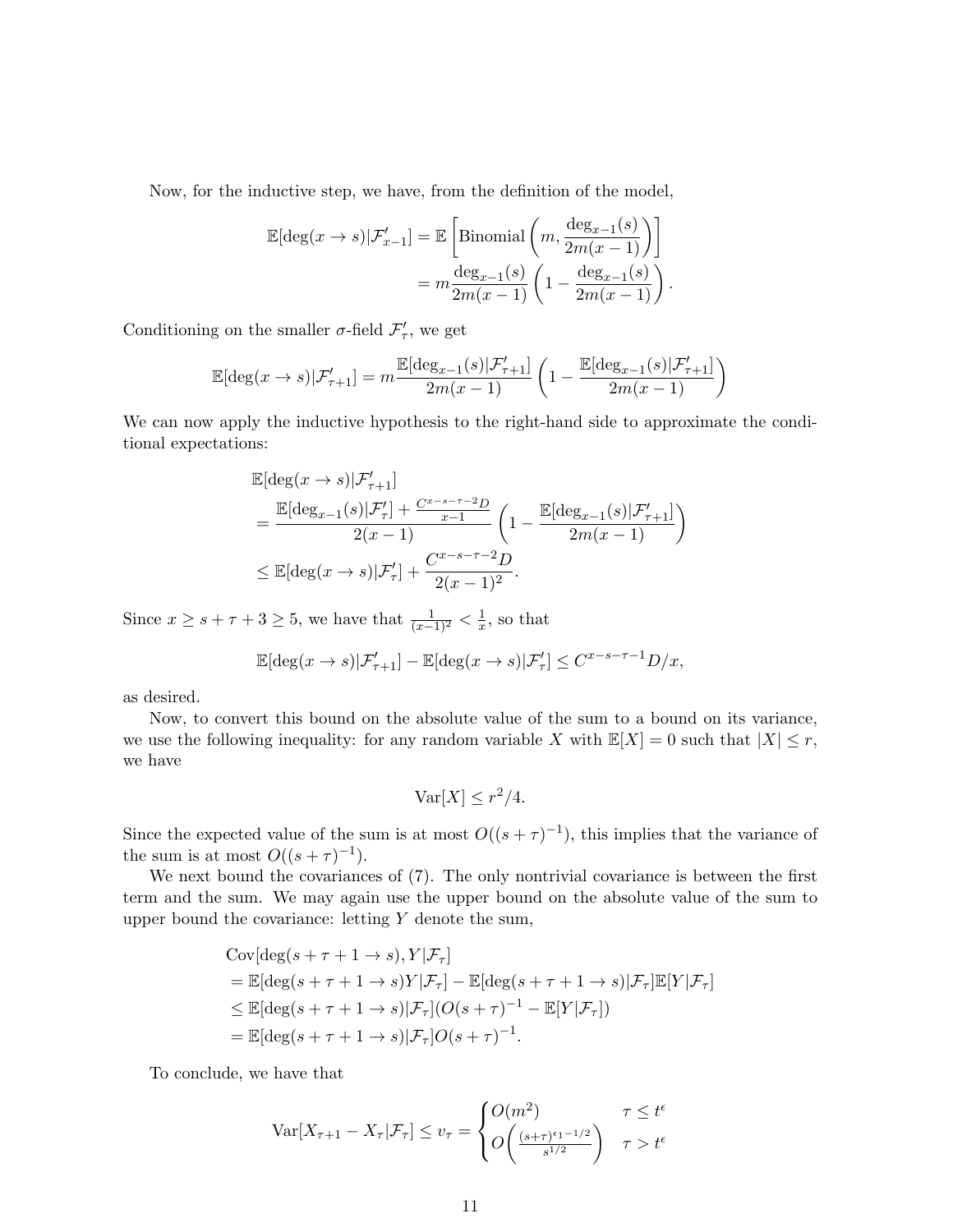This implies that

$$
V = \sum_{\tau=1}^{t-s} v_{\tau} = O(m^2 t^{\epsilon}) + O(t^{1/2 + \epsilon_1} / s^{1/2}) = O(t^{1/2 + \epsilon_1} / s^{1/2}),
$$

where the last equality holds provided that we choose  $\epsilon$  small enough with respect to  $\epsilon_1$ . This concludes the derivation of V.

**Bounding the differences:** We next bound the differences  $c_{\tau}$ . We start with the expression (7). The first two terms may be easily upper bounded by  $2m$ :

$$
|[\deg((s+\tau+1)\to s)|A] - \mathbb{E}[\deg(s+\tau+1)\to s|\mathcal{F}_\tau]|
$$
  
\n
$$
\leq [\deg((s+\tau+1)\to s)|A] + \mathbb{E}[\deg(s+\tau+1)\to s|\mathcal{F}_\tau]
$$
  
\n
$$
\leq 2m,
$$

using the triangle inequality and the fact that the maximum value for the number of times any vertex chooses another is m.

Exactly as before, the remaining sum is  $O((s+\tau)^{-1})$  in absolute value, so that

$$
|X_{\tau+1} - X_{\tau}| = c_{\tau} = O(m).
$$

Putting everything together: Combining the estimates on  $c_{\tau}$  and V and  $P(B)$ , and invoking Lemma 5, we find that

$$
P(\deg_t(s) < \mathbb{E}[\deg_t(s)] - y - (t - s) \exp(-\text{poly}(t)))
$$
\n
$$
\leq \exp\left(-\frac{y^2}{O(V)}\right) + \exp(-\text{poly}(t))
$$
\n
$$
= \exp\left(-\frac{y^2}{O(t^{1/2 + \epsilon_1}/s^{1/2})}\right) + \exp(-\text{poly}(t))
$$

for any  $y \leq 2V/O(m)$ , as desired.

Next, we give a lemma on the expected number of vertices of degree  $d$  at time  $t$ . We denote this quantity by  $\bar{N}_{t,d}$  and the random variable itself by  $N_{t,d}$ . We start by recalling an approximation result on this quantity [21].

**Lemma 6** (Expected value of  $N_{t,d}$ ). We have, for  $t \geq 1$  and  $1 \leq d \leq t$  and for any fixed  $m \geq 1$ ,

$$
\left| \bar{N}_{t,d} - \frac{2m(m+1)t}{d(d+1)(d+2)} \right| \leq C,
$$

for some fixed  $C = C(m) > 0$ .

This approximation is useful whenever  $d = o(t^{1/3})$ . For larger d, the error term C dominates. For our proofs, we need to extend this result for larger d as  $t \to \infty$ . We have the following result along these lines.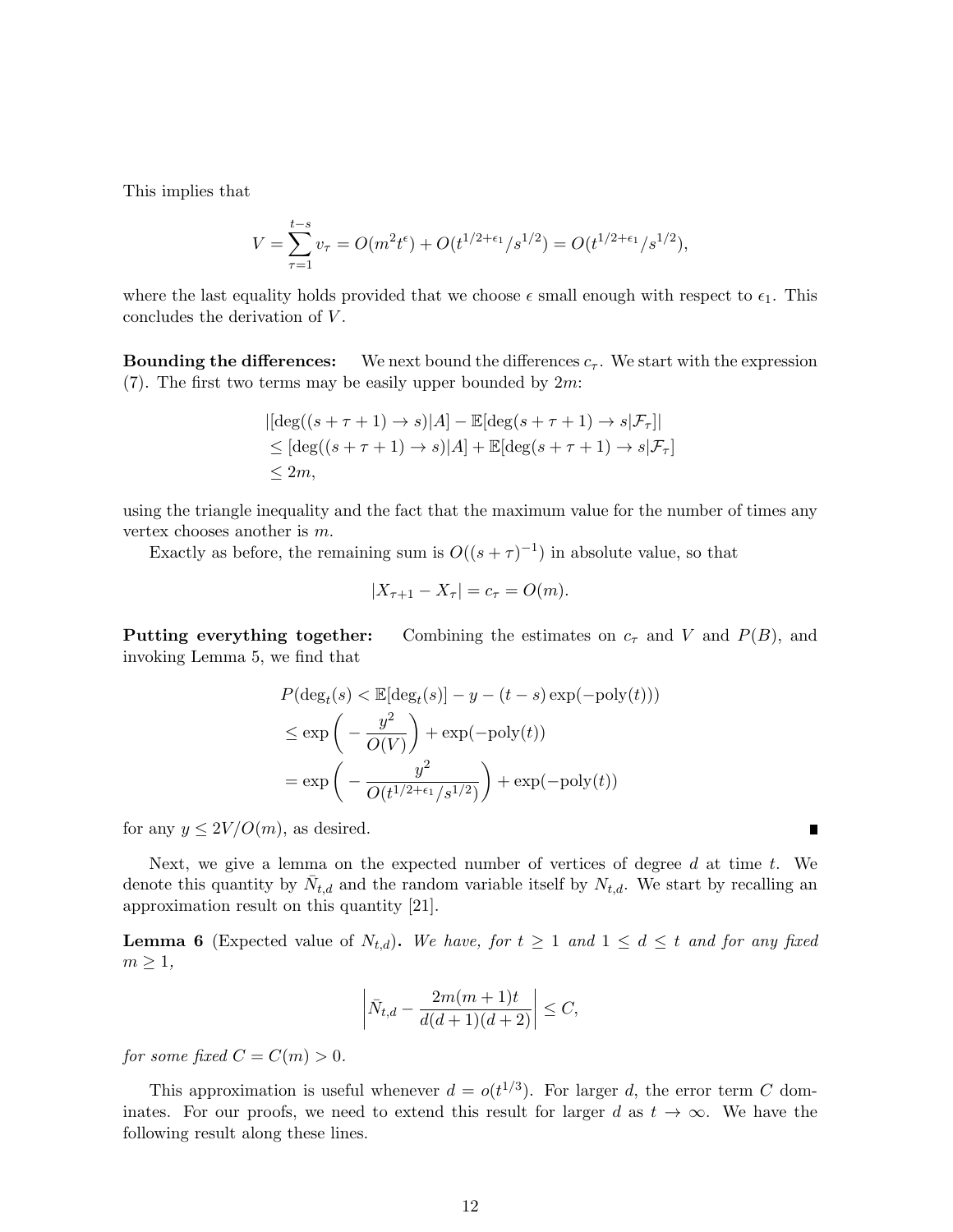**Lemma 7** (Upper bound on  $\bar{N}_{t,d}$ ). We have, for  $t \to \infty$ ,  $d \ge t^{1/15}$ , and fixed  $m \ge 1$ ,

$$
\bar{N}_{t,d} = O\left(\frac{t}{d(d+1)(d+2)}\right) = O\left(\frac{t}{d^3}\right). \tag{8}
$$

Proof. We will prove the claimed upper bound by induction on the number of edge connection choices made so far in the graph (e.g., after vertex  $t$  has made all of its choices, this number is mt).

Let us define  $\bar{M}_{\tau,d}$  to be the expected number of vertices with degree d in the graph after  $\tau$ vertex choices have been made in the graph. Note that  $\bar{M}_{\tau,d} = \bar{N}_{\tau/m,d}$  whenever  $\tau$  is divisible by  $m$ . Thus, to prove our desired result, it is sufficient to prove that

$$
\bar{M}_{\tau,d} = O\left(\frac{\{\tau\}_m}{d(d+1)(d+2)}\right) \tag{9}
$$

for  $\tau \to \infty$  and  $d \geq (\tau/m)^{1/15}$  (for convenience, we denote by  $\{\tau\}_m$  the largest integer  $\leq \tau$ that is divisible by  $m$ ). The base case is provided by Lemma 6.

Next, note that  $\overline{\dot{M}}_{\tau,d}$  satisfies the following recurrence:

$$
\bar{M}_{\tau,d} \leq \bar{M}_{\tau-1,d} \left( 1 - \frac{d-m}{2\{\tau\}_m} \right) + \bar{M}_{\tau-1,d-1} \frac{d-1}{2\{\tau\}_m} - \bar{M}_{\tau-1,d} \frac{d-m}{2\{\tau\}_m}
$$
\n
$$
= \bar{M}_{\tau-1,d} \left( 1 - \frac{d-m}{\{\tau\}_m} \right) + \bar{M}_{\tau-1,d-1} \frac{d-1}{2\{\tau\}_m}.\tag{10}
$$

This is because an m-tuple that has degree d after choice  $\tau$  either had degree d after choice  $\tau$  − 1 and wasn't chosen by the  $\tau$ th choice, or had degree  $d$  − 1 and was chosen by choice  $\tau$ . Moreover, any m-tuple with degree d at time  $\tau - 1$  that was chosen by choice  $\tau$  no longer has degree d. The upper bound is a result of the specific details of our model but may be generalized.

Next, we apply the inductive hypothesis, resulting in

$$
\bar{M}_{\tau,d} \le \frac{C\{\tau - 1\}_m}{d(d+1)(d+2)} \left(1 - \frac{d-m}{\{\tau\}_m}\right) + \frac{C\{\tau\}_m}{(d-1)d(d+1)} \frac{d-1}{2\{\tau\}_m} \tag{11}
$$

$$
\leq \frac{C\{\tau - 1\}_m}{d(d+1)(d+2)} \left(1 - \frac{d-m}{\{\tau\}_m}\right) + \frac{C}{2d(d+1)},\tag{12}
$$

for some positive constant  $C(m) = C$ . This can be rearranged to yield

$$
\bar{M}_{\tau,d} \le \frac{C\{\tau - 1\}_m}{d(d+1)(d+2)} + \frac{C}{2d(d+1)} - \frac{C\{\tau - 1\}_m(d-m)}{d(d+1)(d+2)\{\tau\}_m}.\tag{13}
$$

To continue, we split into two cases: either  ${\tau - 1}_m = {\tau}_m$  or  ${\tau - 1}_m = {\tau - m} = {\tau}_m - m$ . In the first case, (13) becomes

$$
\bar{M}_{\tau,d} \le \frac{C\{\tau\}_m}{d(d+1)(d+2)} + \frac{C}{2d(d+1)} - \frac{C}{(d+1)(d+2)} + \frac{Cm}{d(d+1)(d+2)}.
$$

Now, provided that  $\tau$  is large enough, and since d is  $\Omega(\tau^{1/15})$ , the sum of the last three factors is negative, so that

$$
\bar{M}_{\tau,d} \le \frac{C\{\tau\}_m}{d(d+1)(d+2)},
$$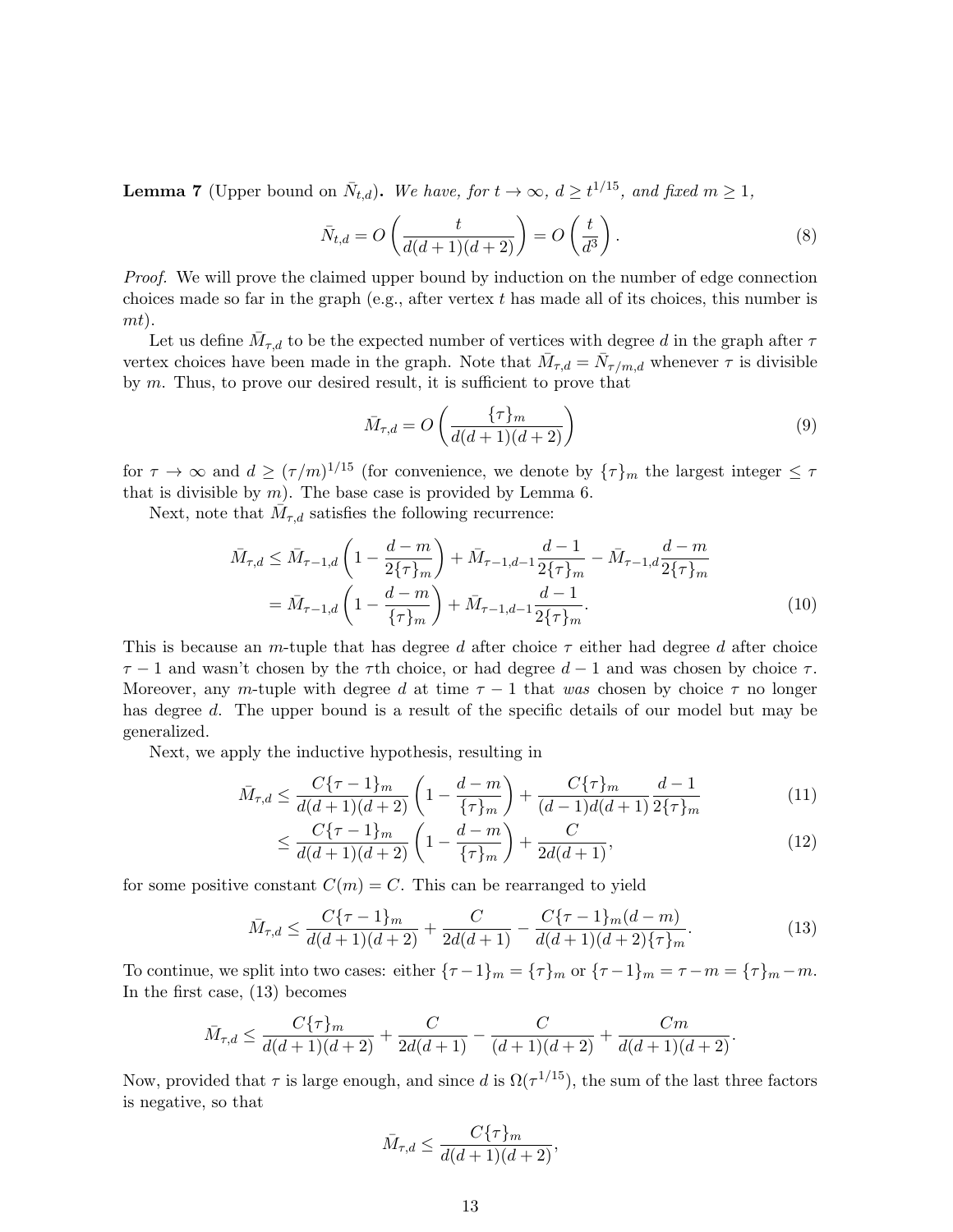as desired.

Now we handle the second case (where  $\tau - 1_m = {\tau}_m - m$ ):

$$
\bar{M}_{\tau,d} \leq \frac{C\{\tau\}_m - Cm}{d(d+1)(d+2)} + \frac{C}{2d(d+1)} - \frac{C(\{\tau\}_m - m)(d-m)}{d(d+1)(d+2)\{\tau\}_m}
$$
\n
$$
= \frac{C\{\tau\}_m}{d(d+1)(d+2)} + \frac{C}{2d(d+1)} - \frac{Cd}{d(d+1)(d+2)} + \frac{Cm(d-m)}{d(d+1)(d+2)\{\tau\}_m}
$$
\n
$$
\leq \frac{C\{\tau\}_m}{d(d+1)(d+2)} + \frac{C}{2d(d+1)} - \frac{Cd}{d(d+1)(d+2)} + \frac{Cmd}{d(d+1)(d+2)\{\tau\}_m}.
$$

We then proceed exactly as in the previous case, which completes the proof.

The next result, a corollary of Lemma 2, gives an upper bound on the probability that two given vertices are adjacent.

**Corollary 1.** Let  $w < v$ . Then the probability that v is adjacent to w is bounded above by  $5m\sqrt{1/(vw)}\log(3v/w)$ . In particular, each two vertices  $v, w \geq \epsilon n$  are adjacent with probability smaller than  $(5m/\epsilon) \log(3/\epsilon)/n$ .

*Proof.* The probability that v and w are adjacent is bounded from above by

$$
\sum_{d\geq 0} \frac{md}{2mv} \Pr(\mathrm{dg}_v(w) = d - m).
$$

When  $d \leq d_0 = 8m\sqrt{v/w} \log(3v/w)$  the above sum is clearly smaller  $d_0/2$  =  $4m\sqrt{1/vw}\log(3v/w)$ . If  $d \geq d_0$  one can use Lemma 2 to estimate this sum by  $m\sqrt{1/vw}\log(3v/w).$ 

The next result gives a bound on the probability that two early vertices have the same degree.

**Lemma 8.** The probability that for some  $s < s' < k^2 = n^{0.02}$  we have  $\deg_n(s) = \deg_n(s')$  is  $O(n^{-0.004})$ .

*Proof.* Let  $s < s' < k^2 = n^{0.02}$ . We first estimate the probability that  $\deg_n(s) = \deg_n(s')$ . In order to do so we set  $n' = n^{0.6}$  and define

$$
\underline{\deg}(s) = \deg_{n-n'}(s) \quad \text{ and } \quad \underline{\underline{\deg}}(s) = \deg_n(s) - \underline{\deg}(s) \, .
$$

Note that

$$
P(\deg_n(s) = \deg_n(s')) = \sum_{\underline{d},\underline{d}',\underline{d}'} P(\deg_n(s) = \deg_n(s')|\underline{\deg}(s) = \underline{d}, \underline{\deg}(s') = \underline{d}', \underline{\deg}(s') = \underline{d}')
$$

$$
\times P(\underline{\deg}(s) = \underline{d}, \underline{\deg}(s') = \underline{d}', \underline{\deg}(s') = \underline{d}')
$$

$$
= \sum_{\underline{d},\underline{d}',\underline{d}'} P(\underline{\deg}(s) = \underline{d}' + \underline{d}' - \underline{d}|\underline{\deg}(s) = \underline{d}, \underline{\deg}(s') = \underline{d}', \underline{\deg}(s') = \underline{d}')
$$

$$
\times P(\underline{\deg}(s) = \underline{d}, \underline{\deg}(s') = \underline{d}', \underline{\deg}(s') = \underline{d}').
$$
(14)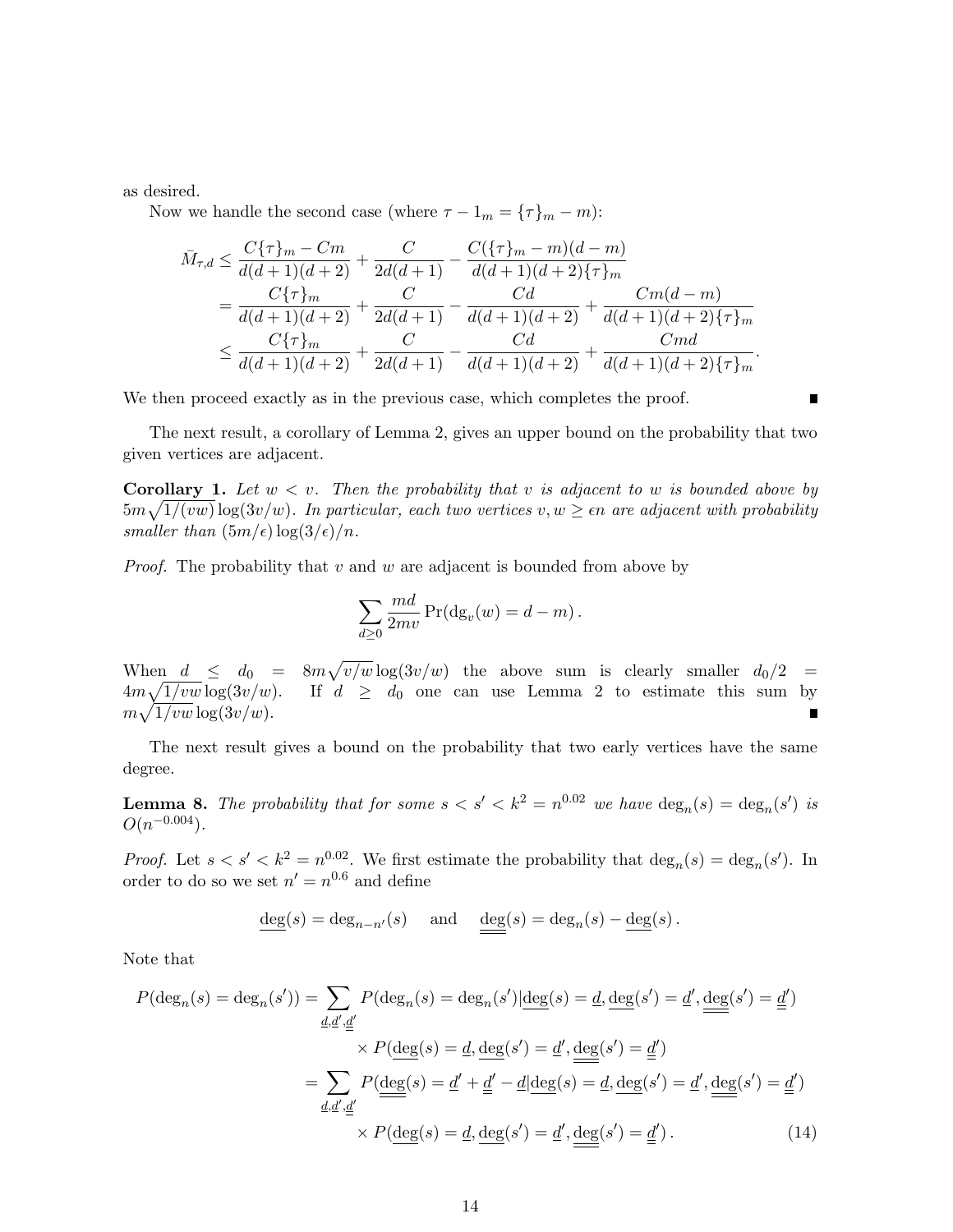Observe that due to Lemma 4, with probability  $1 - O(n^{-1})$  a vertex  $s \in [k^2]$  has degree between  $n^{0.488}$  and  $n^{0.51}$  at any time in the interval  $[n-n',n]$ . Furthermore, one can estimate the random variable deg(s) conditioned on deg(s) =  $\underline{d}$  from above and below by binomial distributed random variables and use Chernoff bound to show that with probability at least  $1 - O(n^{-1})$  we have

$$
\left|\frac{\underline{d}n'}{2mn} - \frac{\deg(s)}{\equiv}\right| = \left|0.5m\underline{d}n^{-0.4} - \frac{\deg(s)}{\equiv}\right| \le \left(\frac{\underline{d}n'}{2mn}\right)^{0.6} \le n^{0.08}.
$$
 (15)

Thus, in order to estimate  $P(\deg_n(s) = \deg_n(s'))$ , it is enough to bound

$$
\rho(\underline{d}', \underline{\underline{d}}', \underline{d}) = P(\underline{\underline{\deg}}(s) = \underline{d}' + \underline{\underline{d}}' - \underline{d} | \underline{\underline{\deg}}(s) = \underline{d}, \underline{\underline{\deg}}(s') = \underline{d}', \underline{\underline{\deg}}(s') = \underline{\underline{d}}')
$$

for  $n^{0.488} \leq \underline{d}, \underline{d}' \leq n^{0.51}$  and

$$
|0.5\underline{d}n^{-0.4}/m - (\underline{d}' + \underline{d}' - \underline{d})| \leq n^{0.08}.
$$

In order to simplify the notation set  $\ell = \underline{d}' + \underline{d}' - \underline{d}$ . Let us estimate the probability that  $deg(s) = \ell$  conditioned on  $deg(s) = \underline{d}$  and  $deg(s') = \underline{d}'$ . The probability that some vertex  $\overline{v} > n - n'$  is connected to s by more than one edge is bounded from above by

$$
Cn' \left( \frac{m \deg_n(s)}{n - n'} \right)^2 \le n^{0.6} O(n^{-0.98}) = O(n^{-0.38})
$$

so we can omit this case in further analysis. The probability that we connect a given vertex  $v > n - n'$  with s is given by

$$
\frac{m \deg_{v-1}(s)}{2m(v-1)} = \frac{\underline{d} + O(\underline{d}n^{-0.4})}{2(n - O(n'))} = \frac{\underline{d}}{2n} \left( 1 + O(n^{-0.4}) \right).
$$
\n(16)

Consequently, the probability that  $deg(s) = \ell$  conditioned on  $deg(s) = d$  and  $deg(s') = d'$  is given by

$$
{n' \choose \ell} \rho^{\ell} (1-\rho)^{n'-\ell} \left(1+O(n^{-0.4})\right)^{\ell} \left(1+O(n^{-0.4}\underline{d}/n)\right)^{n'-\ell},
$$

where  $\rho = \frac{d}{2n}$ .

If we additionally condition on the fact that  $\deg(s') = \underline{d}'$  (so that we now have conditioned on  $deg(s) = d$ ,  $deg(s') = d'$ , and  $deg(s') = d'$ , it will result in an extra factor of the order  $(1 + O(d/2n))^{\frac{d'}{2}}$ since it means that some  $\underline{d}^{\prime}$  vertices already made their choice (and selected s' as their neighbour). Note however that, since  $\ell, \underline{d}' = O(\underline{d}n'/n) = O(n^{0.11})$  we have

$$
\left(1 + O(n^{-0.4})\right)^{\ell} = 1 + O(n^{-0.29})
$$

$$
\left(1 + O(n^{-0.4} \underline{d}/n)\right)^{n'-\ell} = 1 + O(n^{-0.29})
$$

$$
\left(1 + O(\underline{d}/2n)\right)^{\underline{d}'} = 1 + O(n^{-0.48}).
$$

Hence, the probability that  $deg(s) = \ell$  conditioned on  $deg(s) = \underline{d}$ ,  $deg(s') = \underline{d}'$ , and  $deg(s') = \underline{d}'$ is given by

$$
{n' \choose \ell} \rho^{\ell} (1-\rho)^{n'-\ell} \Big( 1 + O(n^{-0.29}) \Big) ,
$$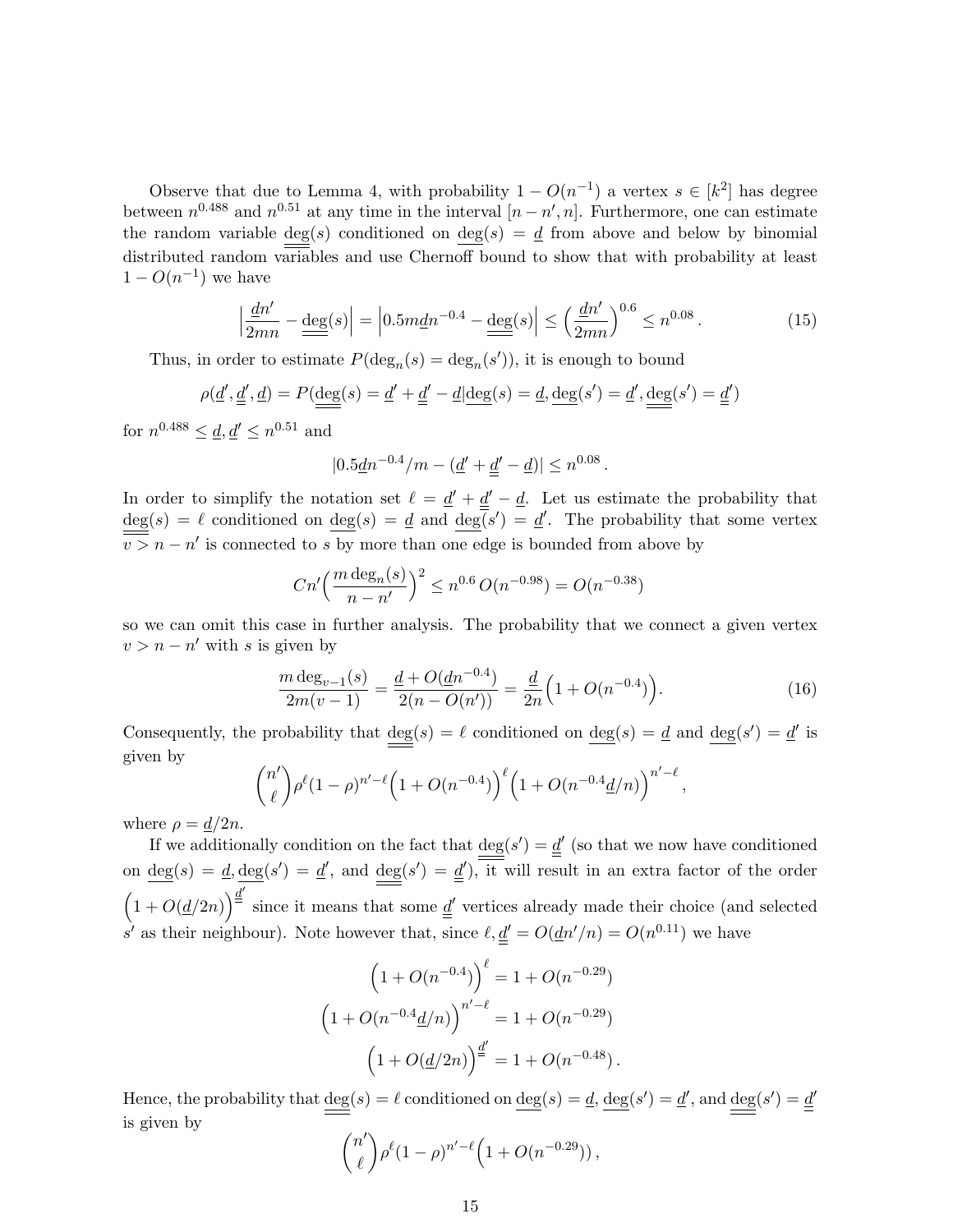and so it is well approximated by the binomial distribution. On the other hand, the probability that the random variable with binomial distribution with parameters  $n'$  and  $\rho$  takes a particular value is bounded from above by  $O(1/\sqrt{n' \rho})$ . Thus, for a given pair of vertices  $s < s' < k^2 = n^{.02}$ we have

$$
P(\deg_n(s) = \deg_n(s')) = O(\sqrt{n/n'd}) + O(n^{-1}) = O(n^{-0.044}).
$$

Hence, the probability that such a pair of vertices,  $s < s' < k^2 = n^{.02}$  exists is bounded from above by  $O(k^4n^{-.044}) = O(n^{-.004})$ .  $\blacksquare$ 

# 4 Proof of Theorem 1

In this section we shall give a complete proof of Theorem 1. Let us define first two properties,  $\mathfrak A$  and  $\mathfrak B$  of  $G_n(m)$  which are crucial for our argument. Here and below we set, for convenience,  $k = k(n) = n^{0.01}.$ 

- (2)  $G_n(m)$  has property 2 if no two vertices  $t_1, t_2$ , where  $k < t_1 < t_2$ , are adjacent to the same m neighbors from the set  $[t_1 - 1]$ .
- (B)  $G_n(m)$  has property B if the degree of every vertex  $s \leq k$  is unique in  $G_n(m)$ , i.e. for no other vertex s' of  $G_n(m)$  we have  $\deg_n(s) = \deg_n(s')$ .

It is easy to see that

$$
P(|\text{Aut}(G_n(m))| = 1) \ge P(G_n(m) \in \mathfrak{A} \cap \mathfrak{B}),\tag{17}
$$

and so

$$
P(|\text{Aut}(G_n(m))| > 1) \le P(G_n(m) \notin \mathfrak{A}) + P(G_n(m) \notin \mathfrak{B}). \tag{18}
$$

Indeed, let us suppose that  $G_n(m)$  has both properties  $\mathfrak A$  and  $\mathfrak B$ , and  $\sigma \in \text{Aut}(G_n(m))$ . Let us assume also that  $\sigma$  is not the identity, and let  $t_1$  be the smallest vertex such that  $t_2 = \sigma(t_1) \neq t_1$ . Note that  $\mathfrak{B}$  implies that for all  $s \in [k]$  we have  $\sigma(s) = s$ , so that we must have  $k < t_1 < t_2$ . On the other hand from  $\mathfrak A$  it follows that  $t_1$  and  $t_2 = \sigma(t_1)$  have different neigbourhoods in the set [k] which consists of fixed point of  $\sigma$ . This contradiction shows that  $\sigma$  is the identity, i.e.  $|\text{Aut}(G_n(m))|=1$  which proves (17).

Thus, in order to prove Theorem 1 it is enough to show that both probabilities  $P(G_n(m) \notin$  $\mathfrak{A}$ ) and  $P(G_n(m) \notin \mathfrak{B})$  tend to 0 polynomially fast as  $n \to \infty$ .

Let us study first the property  $\mathfrak{A}$ . Our task is to estimate from above the probability that there exist vertices  $t_1$  and  $t_2$  such that  $k < t_1 < t_2$ , which select the same m neighbours (which, of course, belong to  $[t_1 - 1]$ ). Thus we conclude

$$
P(G_n(m) \notin \mathfrak{A}) \le \sum_{k < t_1 < t_2} P(t_1, t_2 \text{ choose the same neighbours in } [t_1 - 1])
$$
\n
$$
\le \sum_{k < t_1 < t_2} \sum_{1 \le r_1 \le r_2 \dots \le r_m < t_1} P(t_1, t_2 \text{ choose } r_1, \dots, r_m). \tag{19}
$$

The event in the last expression is an intersection of dependent events but, if we condition on the degrees  $\deg_{t_{\ell}}(r_s)$  of the chosen vertices  $r_s$  at times  $t_1, t_2$ , then the choice events become independent.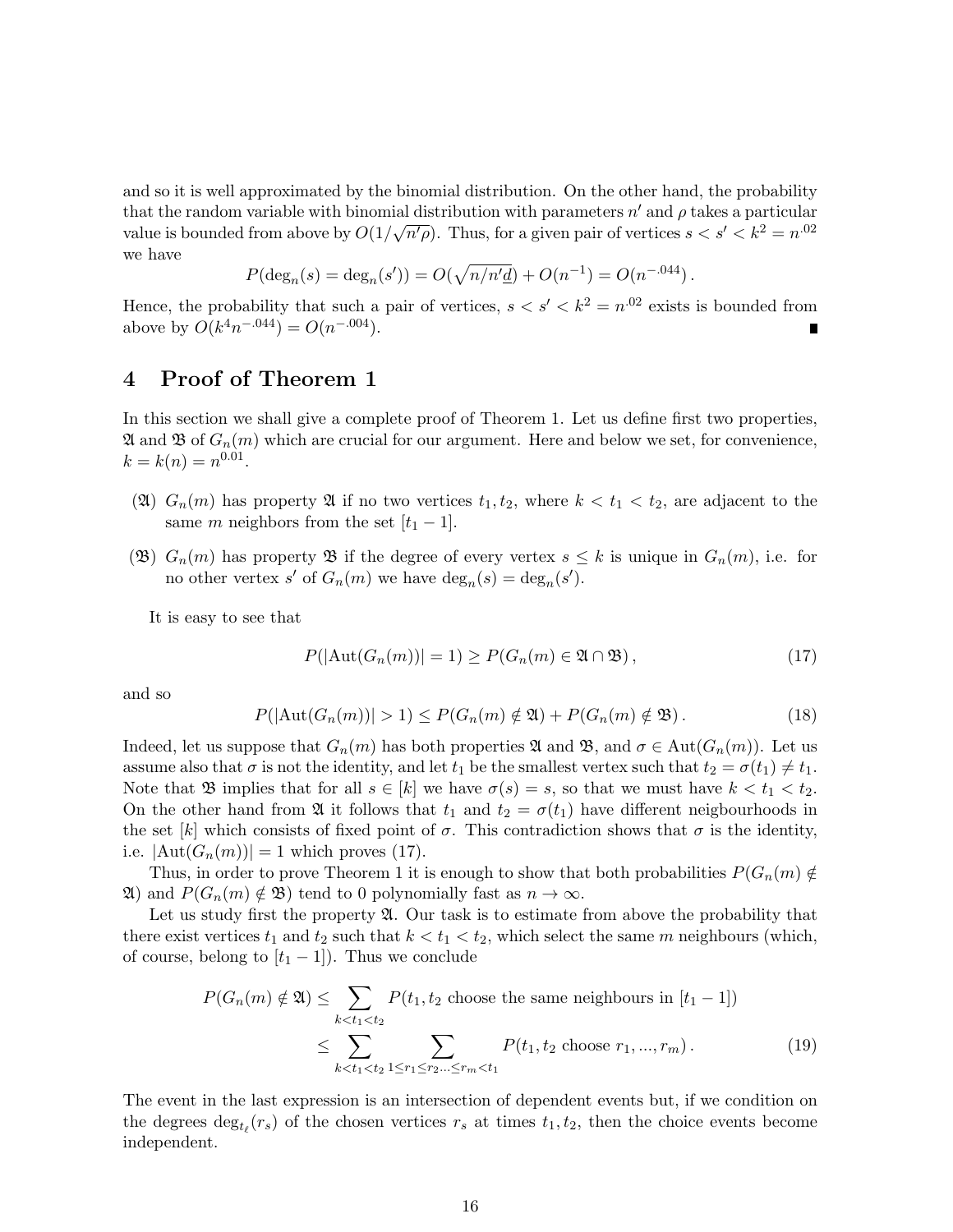Let us define  $\mathfrak D$  as an event that for some  $\ell = 1, 2,$  and  $s = 1, 2, \ldots, m$ ,

$$
\deg_{t_{\ell}}(r_s) \leq \sqrt{t_{\ell}/r_s} (\log t_{\ell})^3.
$$

Then from Lemma 3 it follows that

$$
P(G_n(m) \notin \mathfrak{D}) \leq t_1^{-100m}.
$$

Consequently, for  $k < t_1 < t_2$  we get

$$
P(t_1, t_2 \text{ choose } r_1, ..., r_m) \le P(t_1, t_2 \text{ choose } r_1, ..., r_m | \mathfrak{D}) + P(\neg \mathfrak{D})
$$
  

$$
\le \prod_{\ell=1}^2 \prod_{s=1}^m \frac{\sqrt{t_\ell/r_s} \log^3 t_\ell}{2t_\ell} + k^{-100m}
$$
  

$$
\le (\log t_2)^{6m} \prod_{\ell=1}^2 \prod_{s=1}^m \frac{1}{\sqrt{t_\ell r_s}} + n^{-m}
$$

Thus, (19) becomes

$$
P(G_n(m) \notin \mathfrak{A}) \leq \sum_{k < t_1 < t_2} (\log t_2)^{6m} \sum_{1 \leq r_1 \leq r_2 \dots \leq r_m < t_1} \prod_{\ell=1}^2 \prod_{s=1}^m \frac{1}{\sqrt{t_\ell r_s}} + n^{-1}
$$
  

$$
\leq \sum_{k < t_1 < t_2} (t_1 t_2)^{-m/2} (\log t_2)^{6m} \sum_{1 \leq r_1 \leq r_2 \dots \leq r_m < t_1} \prod_{s=1}^m \frac{1}{r_s} + n^{-1}
$$
  

$$
\leq \sum_{k < t_1} t_1^{-m+1} (\log t_1)^{9m} + n^{-1}
$$
  

$$
\leq k^{2-m} (\log k)^{9m} + n^{-1}
$$

Hence

$$
P(G_n(m) \notin \mathfrak{A}) \le n^{-0.005} \,. \tag{20}
$$

In this section we show that, with probability close to 1, the  $k = n^{0.01}$  oldest vertices of  $G_n(m)$  have unique degrees and so these are fixed points of every automorphism. The key ingredient of our argument is Lemma 8.

To estimate the probability that  $G_n(m) \notin \mathfrak{B}$ , we reason as follows: from Lemma 8 we know that with probability at least  $1 - O(n^{-.004})$  the degrees of all vertices smaller than  $k^2 = n^{0.02}$ are pairwise different. Furthermore, using Lemma 4, one can deduce that with probability at least  $1 - O(n^{-1})$  all vertices  $s < k$  have degrees larger than those of all vertices  $t > k^2$  (in particular using the left tail bound to show that vertices  $\lt k$  all have high degree and the right tail bound to show that vertices  $\geq k^2$  have low degree whp). Consequently, with probability  $1 - O(n^{-0.004})$  degrees of vertices from [k] are unique, i.e.  $G_n(m) \notin \mathfrak{B}$ .

Finally, Theorem 1 follows directly from (18) and our estimates for  $P(G_n(m) \notin \mathfrak{A})$  and  $P(G_n(m) \notin \mathfrak{B}).$ 

## 5 Proof of Theorem 2

In this section we prove Theorem 2 on the entropy of labeled preferential attachment graphs.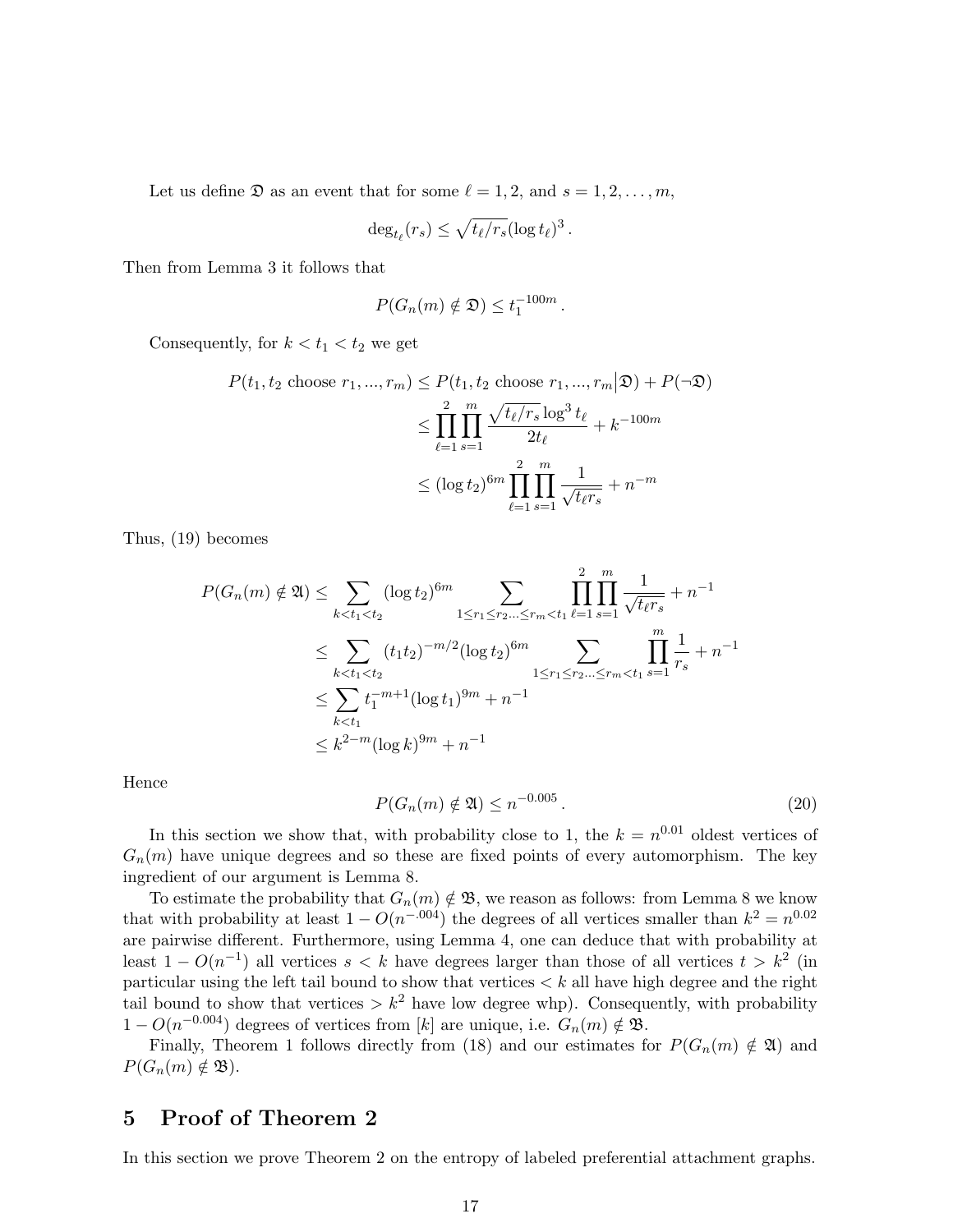We start by noting that, using the chain rule for entropy, we can write

$$
H(G_n) = \sum_{t=1}^{n} H(v_{t+1}|G_t),
$$
\n(21)

where we denote by  $v_{t+1}$  the multiset of connection choices of vertex  $t + 1$  (i.e., a value for  $v_{t+1}$  takes the form of a multiset of m vertices  $\lt t+1$ . This follows because  $G_n$  corresponds precisely to exactly one *n*-tuple  $(v_1, v_2, ..., v_n)$  of vertex choice multisets.

To calculate the remaining conditional entropy for each  $t$ , we first note that it would be simpler if  $v_{t+1}$  were a sequence of vertex choices, rather than a multiset (i.e., an equivalence class of sequences). First, let us denote by  $\tilde{v}_{t+1}$  the sequence of m choices made by vertex  $t+1$ . I.e.,  $\tilde{v}_{t+1,1}$  is the first choice that it makes, and so on. Then we have the following observation:

$$
H(\tilde{v}_{t+1}|G_t) = H(\tilde{v}_{t+1}, v_{t+1}|G_t) = H(v_{t+1}|G_t) + H(\tilde{v}_{t+1}|v_{t+1}, G_t),
$$
\n(22)

where the first equality is because  $v_{t+1}$  is a deterministic function of  $\tilde{v}_{t+1}$ , and the second is by the chain rule for conditional entropy. We thus have

$$
H(v_{t+1}|G_t) = H(\tilde{v}_{t+1}|G_t) - H(\tilde{v}_{t+1}|v_{t+1}, G_t).
$$
\n(23)

The second term on the right-hand side is at most a constant with respect to n, so its total contribution to  $H(G_n)$  is at most  $O(n)$ . We will estimate it precisely later, but will first compute  $H(\tilde{v}_{t+1}|G_t)$ .

By definition of conditional entropy,

$$
H(\tilde{v}_{t+1}|G_t) = \sum_{G \text{ on } t \text{ vertices}} P(G_t = G)H(\tilde{v}_{t+1}|G_t = G).
$$

Next, note that, conditioned on  $G_t = G$ , the m choices that vertex  $t+1$  makes are independent and identically distributed. So the remaining conditional entropy is just  $m$  times the conditional entropy of a single vertex choice made by  $t + 1$ . Using the definition of entropy (as a sum over all possible vertex choices, from 1 to  $t$ ) and grouping together terms corresponding to vertices of the same degree (which all have the same conditional probability), we get

$$
H(\tilde{v}_{t+1}|G_t) = m \sum_G P(G_t = G) \sum_{d=m}^t N_d(G) p_{t,d} \log(1/p_{t,d}),
$$
\n(24)

where  $N_d(G)$  denotes the number of vertices of degree d in the fixed graph G, and we define (using the notation of [19])

$$
p_{t,d} = \frac{d}{2mt}.
$$

Note that the d sum starts from  $d = m$ , since m is the minimum possible degree in the graph.

Next, we bring the  $G$  sum inside the  $d$  sum, and we note that

$$
\sum_{G} P(G_t = G) N_d(G) = \mathbb{E}[N_d(G)],
$$

which we denote by  $\bar{N}_{t,d}$ .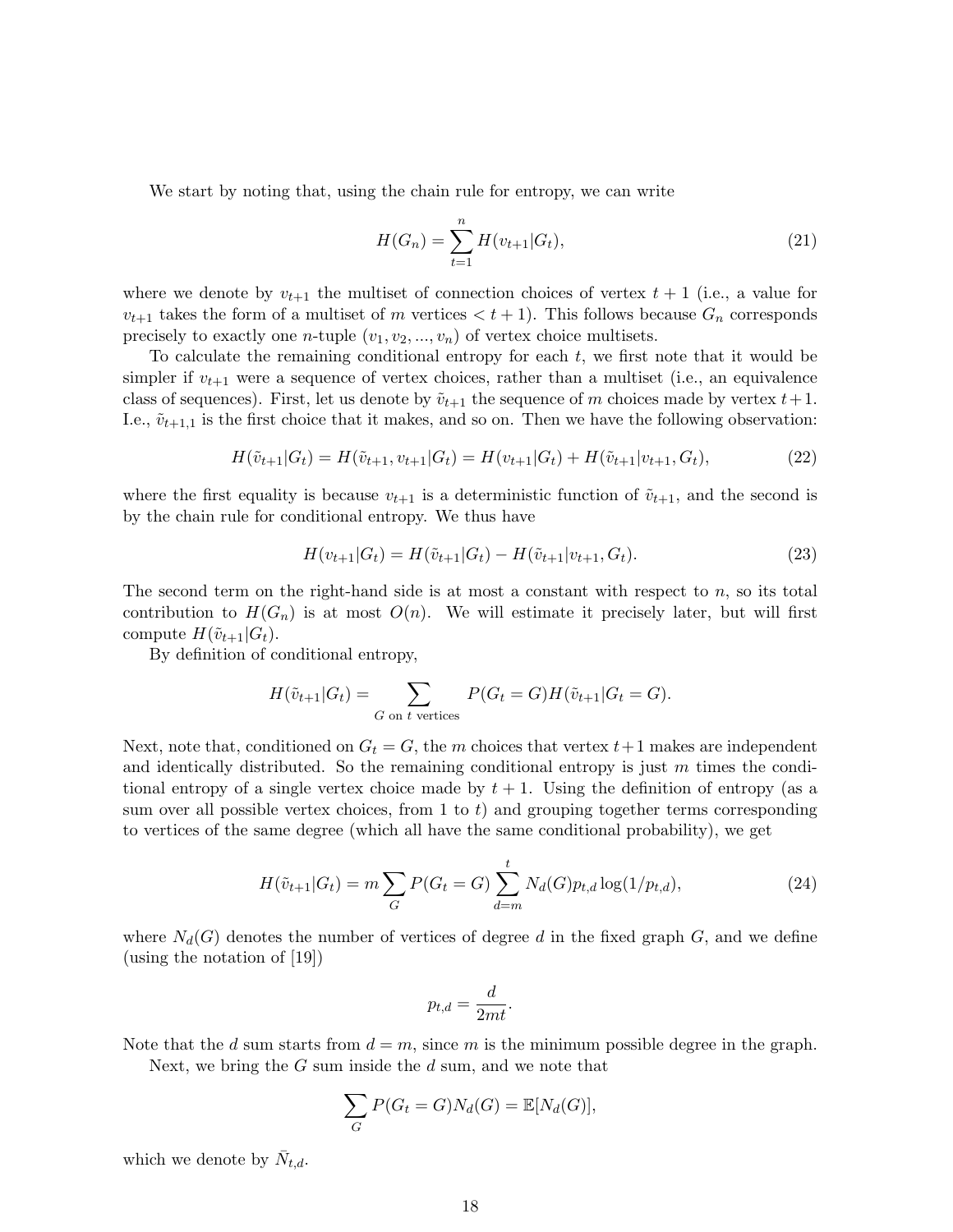Thus, we can express  $H(\tilde{v}_{t+1}|G_t)$  as

$$
H(\tilde{v}_{t+1}|G_t) = m \sum_{d=m}^{t} \bar{N}_{t,d} p_{t,d} \log(1/p_{t,d}),
$$
\n(25)

Plugging this into (21), we get

$$
H(G_n) + \sum_{t=1}^{n} H(\tilde{v}_{t+1}|v_{t+1}, G_t) = m \sum_{t=1}^{n} \sum_{d=m}^{t} \bar{N}_{t,d} p_{t,d} \log(1/p_{t,d}).
$$
\n(26)

Now, we split the inner sum into two parts:

$$
H(G_n) + \sum_{t=1}^n H(\tilde{v}_{t+1}|v_{t+1}, G_t) = m \sum_{t=1}^n \sum_{d=m}^{\lfloor t^{1/15} \rfloor} \bar{N}_{t,d} p_{t,d} \log(1/p_{t,d}) + m \sum_{t=1}^n \sum_{d=\lfloor t^{1/15} \rfloor+1}^{\lfloor t^{1/15} \rfloor} \bar{N}_{t,d} p_{t,d} \log(1/p_{t,d}).
$$
\n(27)

The first part provides the dominant contribution, of order  $\Theta(n \log n)$ , and we will show that the second part is  $o(n)$ , due to the smallness of  $\bar{N}_{t,d}$ .

**Estimating the small**  $d$  **terms:** To estimate the contribution of the first sum, we apply Lemma 6 to estimate  $\bar{N}_{t,d}$  and we use the definition of  $p_{t,d}$ :

$$
\sum_{t=1}^{n} \sum_{d=m}^{\lfloor t^{1/15} \rfloor} \bar{N}_{t,d} p_{t,d} \log(1/p_{t,d}) + \sum_{t=1}^{n} \sum_{d=m}^{\lfloor t^{1/15} \rfloor} \frac{Cd}{2mt} \log(2mt/d)
$$
  
=  $2m(m+1) \sum_{t=1}^{n} t \sum_{d=m}^{\lfloor t^{1/15} \rfloor} \frac{1}{d(d+1)(d+2)} \frac{d}{2mt} \log\left(\frac{2mt}{d}\right) + o(n)$   
=  $(m+1) \sum_{t=1}^{n} \sum_{d=m}^{\lfloor t^{1/15} \rfloor} \frac{d(\log t + \log 2m - \log d)}{d(d+1)(d+2)} + o(n).$ 

Here, the second sum on the left-hand side is the error in approximation incurred by invoking Lemma 6. It is easily seen to be  $o(n)$ .

Now, the tail sum is

$$
\sum_{t=1}^n \sum_{d=\lfloor t^{1/15} \rfloor+1}^\infty \frac{d (\log t + \log 2m - \log d)}{d(d+1)(d+2)} \leq \sum_{t=1}^n \sum_{d=\lfloor t^{1/15} \rfloor+1}^\infty \frac{O(\log d)}{(d+1)(d+2)} = o(n),
$$

so we have

$$
\sum_{t=1}^{n} \sum_{d=m}^{\lfloor t^{1/15} \rfloor} \bar{N}_{t,d} p_{t,d} \log(1/p_{t,d}) = \log n! + (\log 2m - A) n + o(n),
$$

where we define A as in the statement of Theorem 2.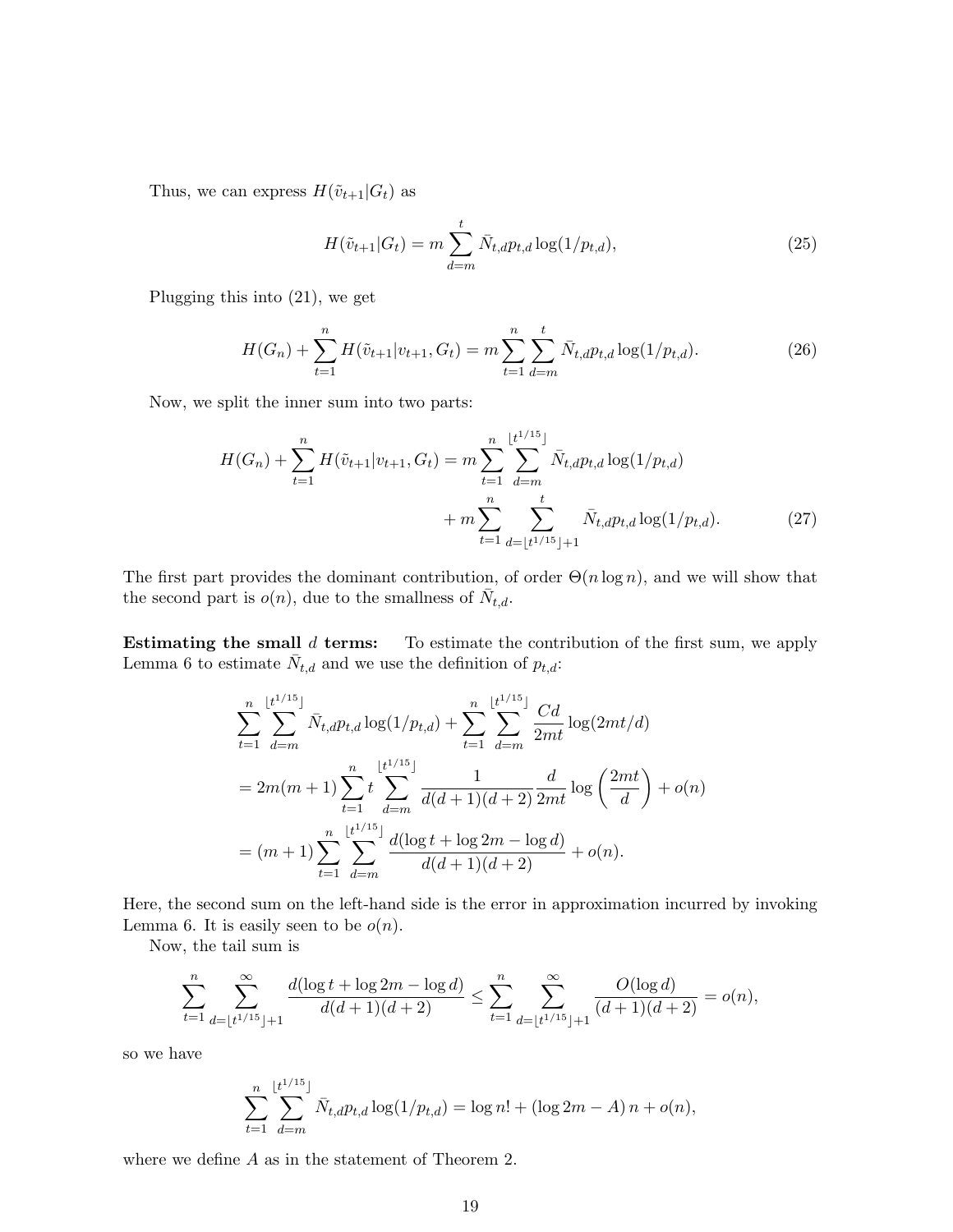Upper bounding the large  $d$  terms: Our goal is now to show that the second sum of (27), which we denote by E, is  $o(n)$ .

We apply Lemma 7 to upper bound  $\bar{N}_{t,d}$ , which yields

$$
E \le C \sum_{t=1}^n \sum_{d=\lfloor t^{1/15} \rfloor + 1}^t \frac{t}{d^3} \cdot \frac{d}{2tm} \log(2tm/d) \le C' \sum_{t=1}^n \log t \sum_{d=\lfloor t^{1/15} \rfloor + 1}^t d^{-2},
$$

where we canceled factors in the numerator and denominator of each term, and we upper bounded the expression inside the logarithm using the fact that  $d > |t^{1/15}|$ .

The inner sum is easily seen to be  $O(t^{-1/15})$ , so that, finally,

$$
E \le C' \sum_{t=1}^{n} t^{-1/15} \log t = o(n),
$$

as desired.

We thus end up with

$$
\sum_{t=1}^{n} H(\tilde{v}_{t+1}|G_t) = m \log n! + m(\log 2m - A)n + o(n).
$$
 (28)

**Estimating**  $H(\tilde{v}_{t+1}|v_{t+1}, G_t)$ : The final step is to estimate the contribution of  $H(\tilde{v}_{t+1}|v_{t+1}, G_t)$ . Let  $C_t$  denote the set of multisets of m elements coming from [t] having no repeated elements. Then we can write

$$
H(\tilde{v}_{t+1}|v_{t+1}, G_t) = \sum_{G, v \in C_t} P(G_t = G, v_{t+1} = v) H(\tilde{v}_{t+1}|v_{t+1} = v, G_t = G)
$$
  
+ 
$$
\sum_{G, v \notin C_t} P(G_t = G, v_{t+1} = v) H(\tilde{v}_{t+1}|v_{t+1} = v, G_t = G).
$$
 (29)

The first sum can be estimated as follows: we trivially upper bound  $H(\tilde{v}_{t+1}|v_{t+1} = v, G_t =$  $G \leq \log m!$  and take it outside the sum. This gives

$$
\sum_{G,v \in \mathcal{C}_t} P(G_t = G, v_{t+1} = v) H(\tilde{v}_{t+1} | v_{t+1} = v, G_t = G) \le \log m! \sum_{G,v \in \mathcal{C}_t} P(G_t = G, v_{t+1} = v)
$$
  
=  $\log m! P(v_{t+1} \in \mathcal{C}_t).$ 

Now we can upper bound the remaining probability in this expression by noting that with high  $\tilde{\lambda}(\sqrt{2})$ probability, the maximum degree in  $G_t$  is  $\tilde{O}(\sqrt{t})$  [10]. Using this fact, we have, for arbitrarily small fixed  $\epsilon > 0$ ,

$$
P(v_{t+1} \in \mathcal{C}_t) = P(v_{t+1} \in \mathcal{C}_t, \text{max. degree of } G_t \le Ct^{1/2+\epsilon})
$$
  
+ 
$$
P(v_{t+1} \in \mathcal{C}_t, \text{max. degree of } G_t > Ct^{1/2+\epsilon})
$$
 (30)

The first term is at most

$$
P(v_{t+1} \in \mathcal{C}_t, \text{max. degree of } G_t \le Ct^{1/2+\epsilon}) \le 1 - \left(1 - \frac{Ct^{1/2+\epsilon}}{2mt}\right)^{m-1}
$$

$$
= 1 - \left(1 - \Theta(t^{-1/2+\epsilon}/m)\right)^{m-1}
$$

$$
= \Theta(t^{-1/2+\epsilon}).
$$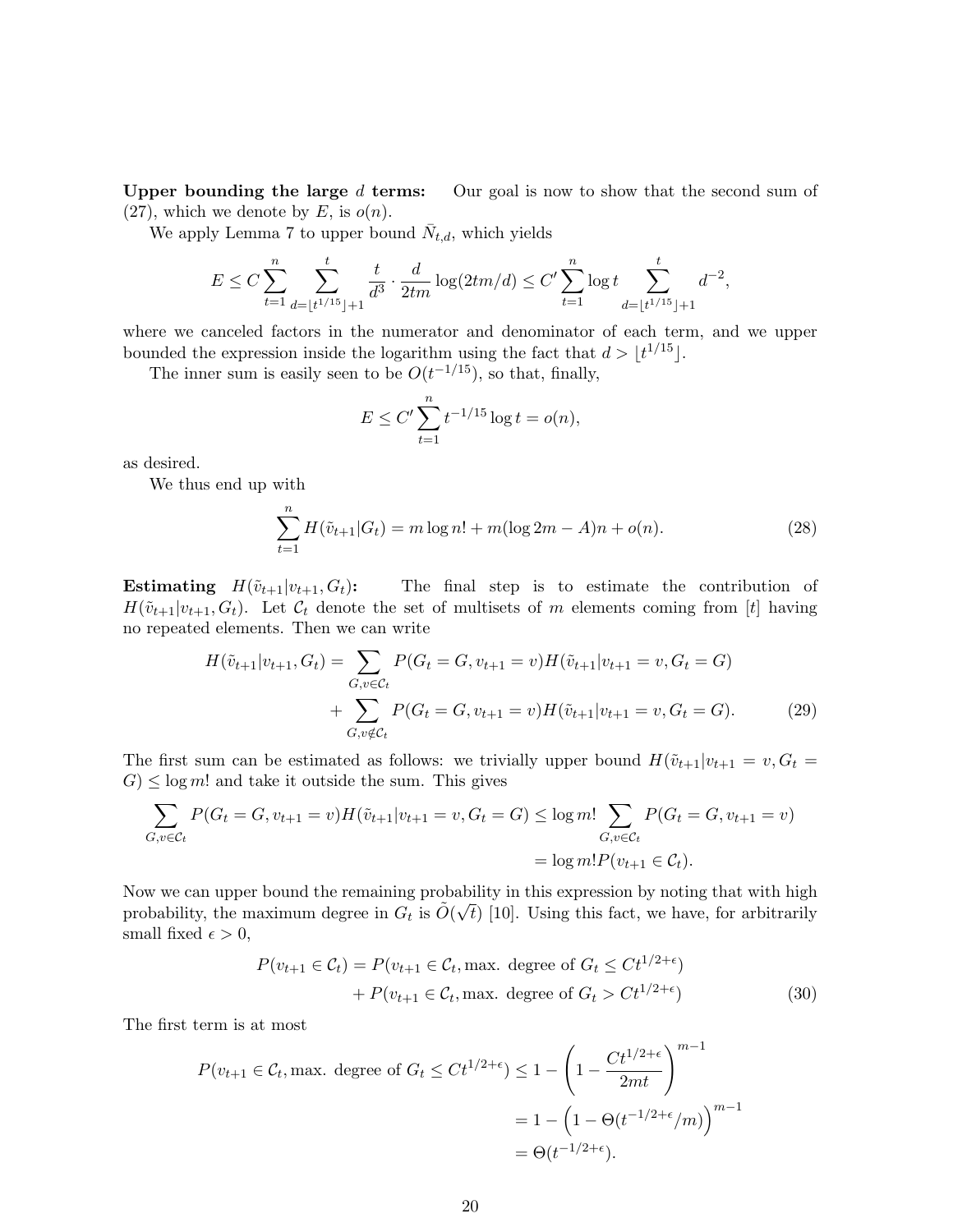Now, the second term of (30) is at most

$$
P(v_{t+1} \in \mathcal{C}_t, \text{max. degree of } G_t > Ct^{1/2+\epsilon}) \le P(\text{max. degree of } G_t > Ct^{1/2+\epsilon})
$$
  
=  $O(e^{-t^{\epsilon}})$ 

and is thus negligible compared to the first term.

Thus, the first sum in (29) is at most

$$
\sum_{G,v \in \mathcal{C}_t} P(G_t = G, v_{t+1} = v) H(\tilde{v}_{t+1} | v_{t+1} = v, G_t = G) = O(t^{-1/2 + \epsilon}).
$$
\n(31)

We will now show that the second sum in  $(29)$ , over all multisets v of size m with no repeated elements, is  $(1 + o(1)) \log m!$ . This is trivial, since vertex  $t + 1$  is equally likely to have chosen the elements of  $v$  in any order. Thus,

$$
H(\tilde{v}_{t+1}|v_{t+1} = v, G_t = G) = \log m!.
$$
\n(32)

This implies that

$$
\sum_{G,v \notin \mathcal{C}_t} P(G_t = G, v_{t+1} = v) H(\tilde{v}_{t+1} | v_{t+1} = v, G_t = G) = \log m! \cdot P(v_{t+1} \notin \mathcal{C}_t)
$$
  
=  $\log m! (1 - O(t^{-1/2 + \epsilon})).$ 

Thus,

$$
H(\tilde{v}_{t+1}|v_{t+1}, G_t) = \log m! (1 + O(t^{-1/2 + \epsilon})).
$$

Summing over all  $t$  yields a total contribution of

$$
-\sum_{t=1}^{n} H(\tilde{v}_{t+1}|v_{t+1}, G_t) = -n \log m! + o(n).
$$
 (33)

 $\blacksquare$ 

Putting everything together: From (26), (28), and (33), we get

$$
H(G_n) = mn \log n + m(\log 2m - 1 - A - \log m!)n + o(n),
$$
\n(34)

where A is as in the statement of Theorem 2.

# 6 Proof of Theorem 3

We now prove the claimed estimate of the structural entropy.

We first show that the contribution of  $\mathbb{E}[\log|\text{Aut}(G)|]$  is negligible (in particular,  $o(n)$ ). From Theorem 1, we immediately have

$$
\mathbb{E}[\log |\text{Aut}(G)|] \le n \log n \cdot n^{-0.004} = o(n).
$$

We now move on to estimate  $H(\sigma | \sigma(G))$ , which we will show to satisfy

$$
n\log n - O(n\log\log n) \le H(\sigma|\sigma(G)) \le n\log n - n + O(\log n). \tag{35}
$$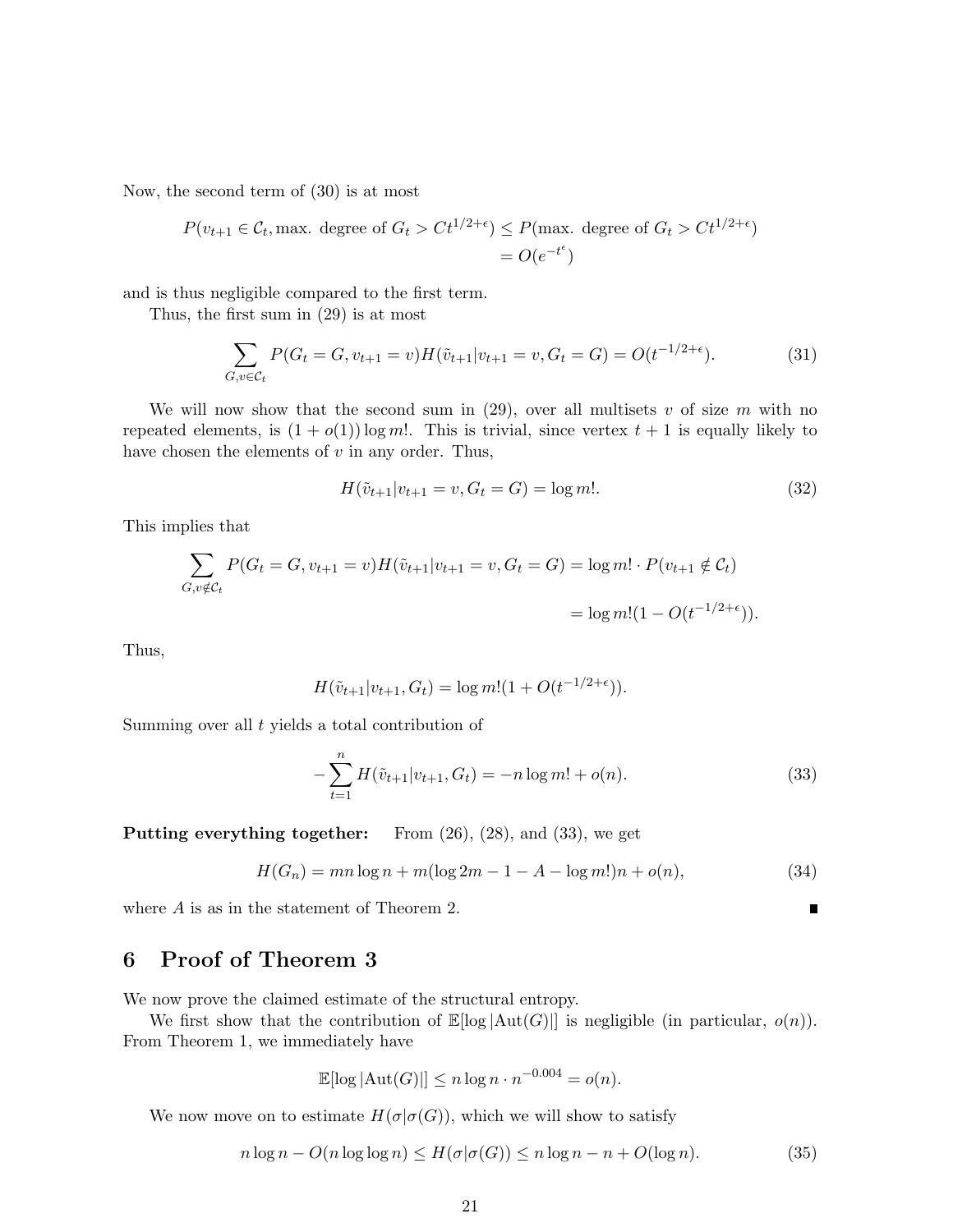To go further, we need to define a few sets which will play a role in our derivation. We define the *admissible set*  $Adm(S)$  of a given unlabeled graph S to be the set of all labeled graphs g with  $S(g) = S$  such that g could have been generated according to the preferential attachment model with given parameters. That is, denoting by  $g_t$  the subgraph of g induced by the vertices 1, ..., t for each  $t \in [n]$ , we have that the degree of vertex t in  $g_t$  is exactly m. We can similarly define  $\text{Adm}(g) = \text{Adm}(S(g))$ . Then, for a graph g, we define  $\Gamma(g)$  to be the set of permutations  $\pi$  such that  $\pi(g) \in \text{Adm}(g)$ . We will also define, for an arbitrary set of graphs B,

$$
Adm_B(g) = Adm(g) \cap B, \qquad \Gamma_B(g) = \{ \pi : \pi(g) \in Adm_B(g) \}.
$$

For a given graph  $g$ , these sets are related by the following formula (the simple proof of this fact is a tweak of that given in [15]):

$$
|\text{Adm}_B(g)| = \frac{|\Gamma_B(g)|}{|\text{Aut}(g)|}.
$$
\n(36)

We next need to consider some directed graphs associated with  $G$ : we start with  $\text{DAG}(G)$ , which is defined on the same vertex set as  $G$ ; there is an edge from u to  $v < u$  in DAG(G) if and only if there is an edge between u and v in G (in other words,  $DAG(G)$  is simply the graph G before we remove edge directions). Note that, if we ignore self-loops,  $\text{DAG}(G)$  is a directed, acyclic graph.

We denote the *unlabeled* version of  $\text{DAG}(G)$  (i.e., the set of all labeled directed graphs with the same structure as  $DAG(G)$  by  $UDAG(G)$ . We will also, at times, abuse notation and write  $UDAG(G)$  as the set of all labeled, undirected graphs with the same structure as  $UDAG(G)$  and with labeling consistent with  $UDAG(G)$  as a partial order.

We have the following observations regarding these directed graphs.

**Lemma 9.** For any two graphs  $g_1, g_2$  satisfying  $UDAG(g_1) = UDAG(g_2)$ , we have

$$
P(G = g_1) = P(G = g_2).
$$

Proof. This can be seen by deriving a formula for the probability assigned to a given graph g by the model and noting that it only depends on the structure and admissibility (a graph is said to be admissible if it is in  $\text{Adm}(S)$  for some unlabeled graph S). If g is not admissible, then there exists some  $t \in [n]$  such that the degree of vertex t at time t is not equal to m. This has probability 0, so  $P(G = q) = 0$ .

Now, if g is an admissible graph, then we can write  $P(G = g)$  as a product over possible degrees of vertices at time n: let  $deg_g(v)$  denote the degree of vertex v in g. We consider the immediate ancestors (i.e., the parents, the vertices that chose to connect to v) of v in  $\text{DAG}(g)$ , denoting the number of edges that they supply to v by  $d_1(v),...,d_{k(v)}(v)$ , where  $k(v)$  is the number of parents of v. We also denote by  $K_q(v)$  the number of orders in which the parents of v could have arrived in the graph (which is only a function of  $UDAG(g)$ . Then we can write  $P(G = g)$  as follows:

$$
P(G = g) = \frac{\prod_{d \ge m} \prod_{v \text{ : } \deg_g(v) = d} K_g(v) \prod_{j=1}^{k_g(v)} {m \choose j} (m + d_1(v) + \cdots d_{j-1}(v))^{d_j(v)}}{\prod_{i=1}^{n-1} (2mi)^m}.
$$
 (37)

Here, each factor of the v product corresponds to the sequence of  $d - m$  choices to connect to vertex v, which can be ordered in a number of ways determined by the structure of  $DAG(g)$ .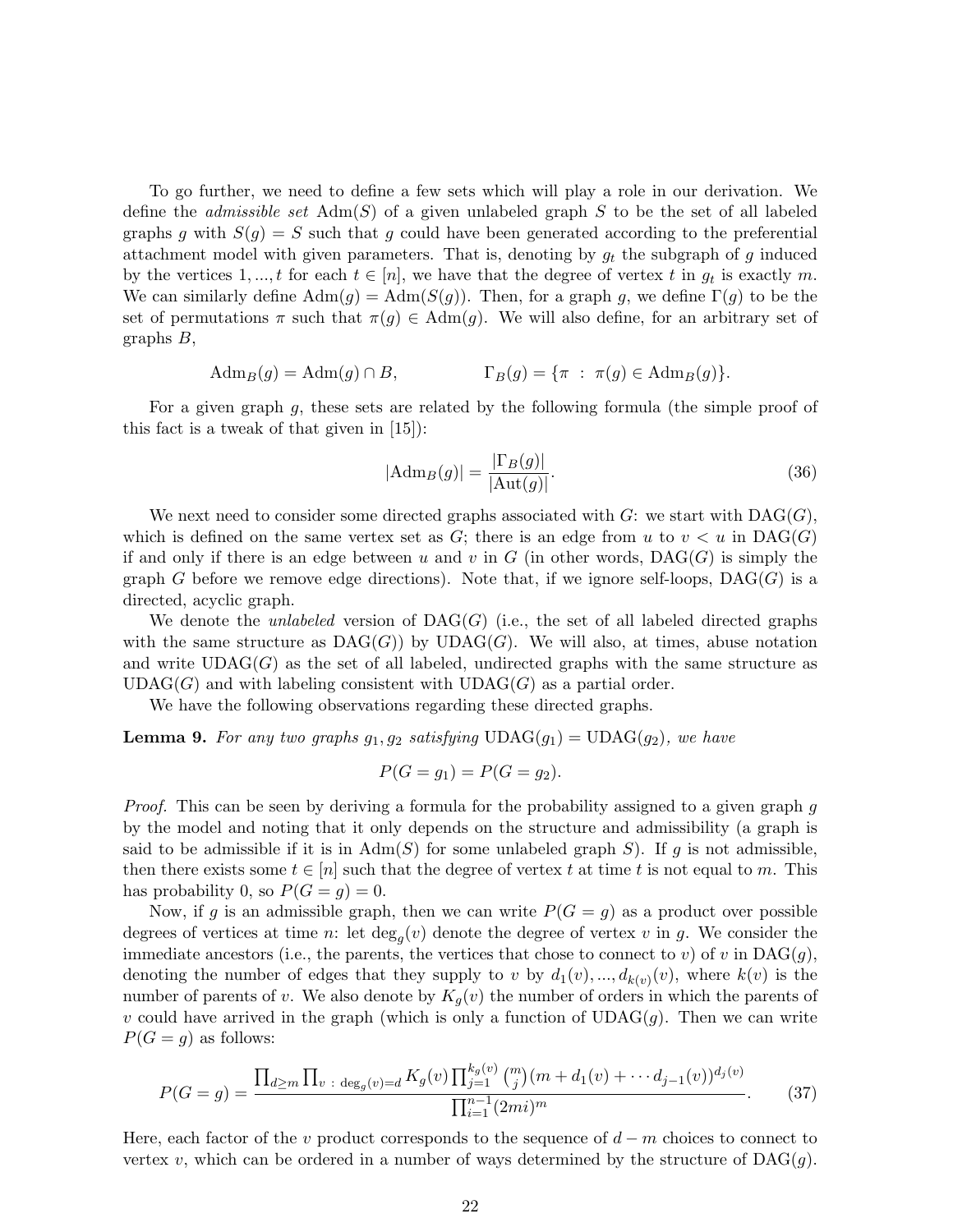The innermost product gives the contribution of each such choice. Since this formula is only in terms of the degree sequence of the graph and  $UDAG(g)$ , two graphs that are admissible and have the same unlabeled DAG must have the same probability, which completes the proof.

**Lemma 10.** Fix an unlabeled graph S on n nodes with  $P(S(G) = S) > 0$  with some fixed  $m \geq 1$ . Then the number of distinct unlabeled directed graphs with undirected structure S is at most  $e^{\Theta(n)}$ .

*Proof.* Observe that the number of edges in S is  $\Theta(n)$ , as it arises with positive probability from  $\mathcal{P} \mathcal{A}(m; n)$  and m is fixed.

Then note that each of the  $\Theta(n)$  edges may be given one of two orientations, resulting in at most  $2^{\Theta(n)}$  distinct directed graphs, which completes the proof.

The next lemma shows that  $H(\sigma | \sigma(G))$  may be expressed in terms of the quantities just defined.

**Lemma 11.** Fix  $m \geq 1$  and consider  $G \sim \mathcal{P}\mathcal{A}(m;n)$ . Let  $\sigma \in \mathcal{S}_n$  be a uniformly random permutation. Then

$$
H(\sigma|\sigma(G)) = \mathbb{E}[\log|\Gamma_{\text{UDAG}(G)}(G)|] + O(n). \tag{38}
$$

*Proof.* First, we give an alternative representation of  $H(\sigma | \sigma(G))$ . Recall that  $H(G|S(G))$  =  $H(\sigma|\sigma(G)) - \mathbb{E}[\log|\text{Aut}(G)|]$ . The plan is to derive an alternative expression for  $H(G|S(G))$ as follows: by the chain rule for entropy, we have

$$
H(G|S(G)) = H(G, \text{UDAG}(G)|S(G))
$$
  
= 
$$
H(\text{UDAG}(G)|S(G)) + H(G|\text{UDAG}(G))
$$
  
= 
$$
O(n) + H(G|\text{UDAG}(G)).
$$

Here, the last equality is a result of Lemma 10. Now, by Lemma 9, we have

$$
H(G|\text{UDAG}(G)) = \mathbb{E}[\log |\text{Adm}_{\text{UDAG}(G)}(G)|] = \mathbb{E}[\log |\Gamma_{\text{UDAG}(G)}|] - \mathbb{E}[\log |\text{Aut}(G)|] + O(n),
$$

where the second equality is an application of  $(36)$ . This completes the proof.

Remark 2. Note that Lemma 11 is robust to small variations in the model.

Now, to calculate  $H(\sigma | \sigma(G))$ , it thus remains to estimate  $\mathbb{E}[\log |\Gamma_{\text{UDAG}(G)}(G)|].$ 

We will lower bound  $|\Gamma_{\text{UDAG}(G)}(G)|$  in terms of the sizes of the *levels* of DAG(G), defined as follows:  $L_1$  consists of the vertices with in-degree 0 (i.e., with total degree m). Inductively,  $L_j$  is the set of vertices incident on edges coming from vertices in  $L_{j-1}$ . Equivalently, a vertex w is an element of some level  $\geq j$  if and only if there exist vertices  $v_1 < \cdots < v_j$  such with  $v_1 > w$  and the path  $v_jv_{j-1}\cdots v_1w$  exists in G.

Then it is not too hard to see that any product of permutations that only permute vertices within levels is a member of  $\Gamma_{\text{UDAG}(G)}(G)$ . Thus, we have, with probability 1,

$$
|\Gamma_{\mathrm{UDAG}(G)}(G)| \ge \prod_{j\ge 1} |L_j|!.
$$

To continue, we will prove a proposition (Proposition 1 below), to the effect that almost all vertices lie in low levels of  $DAG(G)$ . We define  $X = X(\epsilon, k)$  to be the number of vertices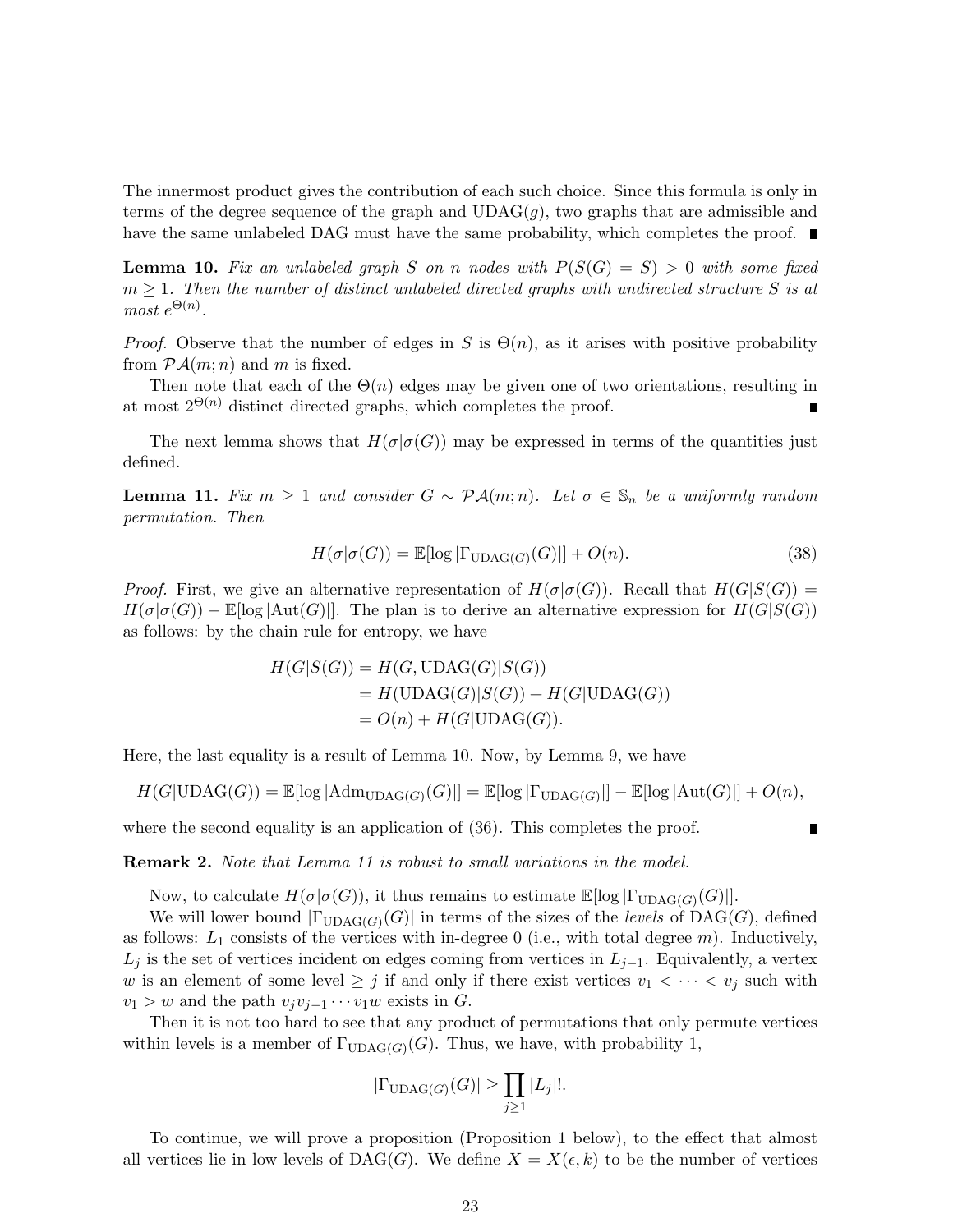$w > \epsilon n$  that are at level  $\geq k$  in DAG(G). In other words, w is counted in X if there exist vertices  $v_1 < v_2 < \cdots < v_k$  for which  $w < v_1$  and the path  $v_k \cdots v_1 w$  exists in DAG(G).

We have the following lemma bounding  $\mathbb{E}[X]$ :

**Lemma 12.** For any  $\epsilon = \epsilon(n) > 0$ , there exists  $k = k(\epsilon)$  for which

$$
\mathbb{E}[X(\epsilon, k)] \le \epsilon n.
$$

In particular, we can take any k satisfying

$$
k \ge 15 \frac{m}{\epsilon^2} \log(3/\epsilon). \tag{39}
$$

*Proof.* Suppose that  $w > \epsilon n$ . We want to upper bound the probability that there exist vertices  $v_1 < \cdots < v_k$ , with  $w < v_1$ , such that there is a path  $v_k \cdots v_1 w$  in G. Applying Corollary 1, this probability is upper bounded by

$$
\binom{n}{k} \cdot \frac{\left(\left(5m/\epsilon\right)\log(3/\epsilon)\right)^k}{n^k} \le \frac{e\left(\left(5m/\epsilon\right)\log(3/\epsilon)\right)^k}{k^k}
$$

Now, it is sufficient to show that we can choose k so that this is  $\leq \epsilon$ . In fact, we can choose  $k \geq 3 \cdot \frac{5m}{\epsilon^2}$  $\frac{2m}{\epsilon^2} \log(3/\epsilon)$ . This completes the proof.

Now, we define  $Y = Y(k)$  to be the number of vertices  $w \ge 1$  that are at level  $\ge k$  in  $DAG(G)$ . The variables X and Y are related by the following inequalities, which hold with probability 1:

$$
X \le Y \le X + \epsilon n.
$$

Now, to get a bound on  $Y$ , we apply Markov's inequality:

$$
\Pr[Y \ge \delta n] \le \frac{\mathbb{E}[Y]}{\delta n} \le \frac{\mathbb{E}[X] + \epsilon n}{\delta n},
$$

and provided that (39) holds, we can further bound by

$$
\Pr[Y \ge \delta] \le 2\epsilon/\delta
$$

using Lemma 12. Then, provided that we choose  $\delta =$ √  $2\epsilon$ , we have shown that

$$
\Pr[Y \ge \delta] \le \delta.
$$

This is summarized in the following proposition.

**Proposition 1.** For any  $\delta = \delta(n) > 0$ , there exists  $\ell = \ell(\delta)$  for which the number of vertices that are not in the first  $\ell$  layers of  $\text{DAG}(G)$  is at most  $\delta n$ , with high probability. In particular, we can take  $\ell \geq \frac{15m}{2\delta^4}$  $\frac{15m}{2\delta^4} \log(3/(2\delta^2)).$ 

We now use Proposition 1 to finish our lower bound on  $\mathbb{E}[\log |\Gamma_{\text{UDAG}(G)}(G)|]$ . Fix  $\epsilon = \frac{1}{\log^2 n}$ , so that  $\delta = \sqrt{2\epsilon} = \Theta(1/\log n)$ , and choose  $\ell = \frac{15m}{2\delta^4}$ √  $\frac{15m}{2\delta^4} \log(3/(2\delta^2))$ . Then, defining A to be the event that the number of vertices in layers  $\ell$  is at most  $\delta n = \Theta(n/\log n)$ , we have

$$
\mathbb{E}[\log |\Gamma_{\text{UDAG}(G)}(G)|] \ge \mathbb{E}[\log |\Gamma_{\text{UDAG}(G)}(G)| | A](1 - \delta).
$$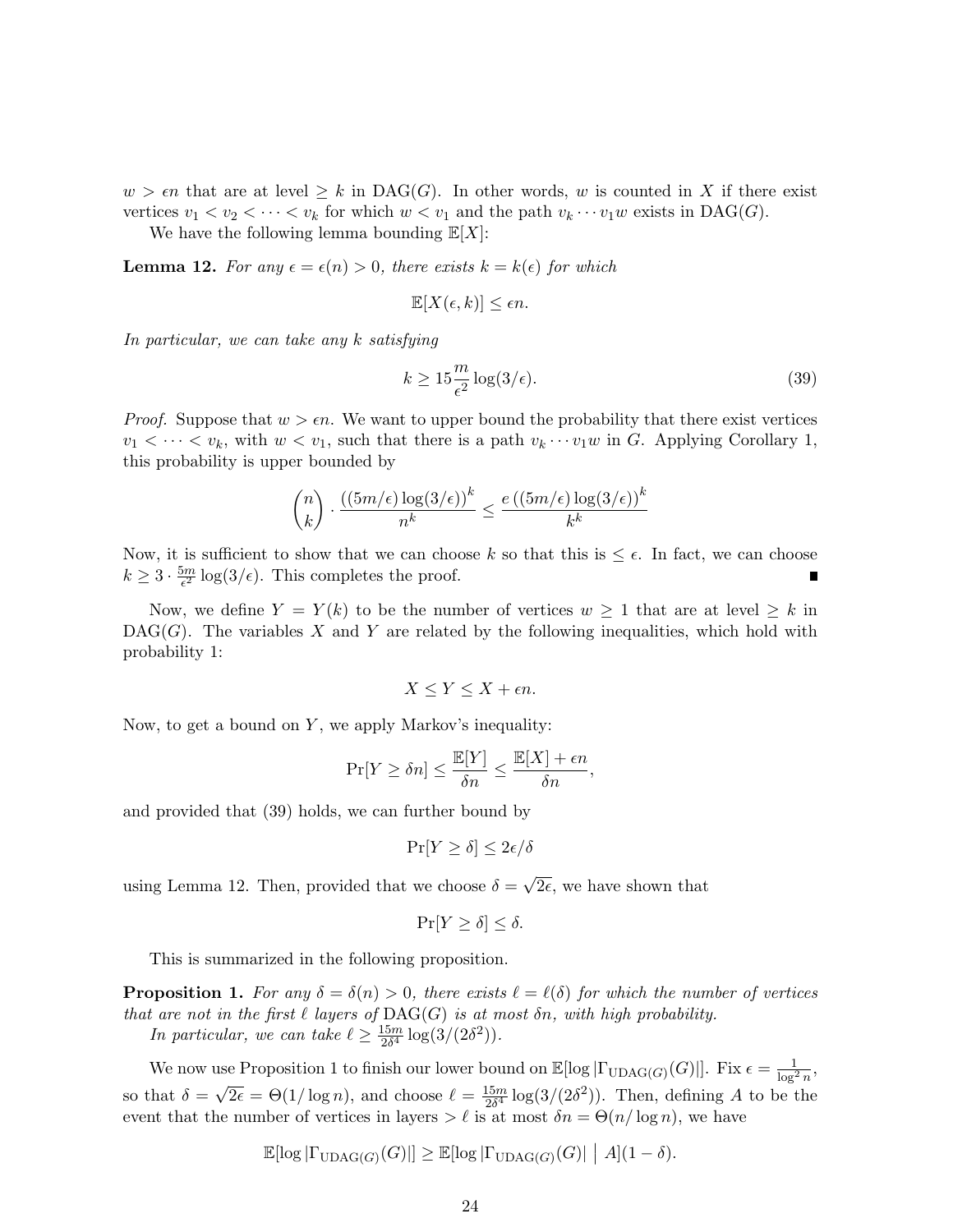Among the  $\ell$  layers, there are at most  $\ell - 1$  that satisfy, say,  $|L_i| < \log \log n$ , since  $\sum_{i=1}^{\ell} |L_i| \ge$  $(1 - \delta)n$ . So we have the following:

$$
\sum_{i=1}^{\ell} \log(|L_i|!) = O(\ell \log \log n \log \log \log n) + \sum_{i \in B} (|L_i| \log |L_i| + O(|L_i|)),
$$

where  $B = \{i \leq \ell : |L_i| \geq \log \log n\}$ , and we used Stirling's formula to estimate the terms  $i \in B$ .

The sum  $\sum_{i \in B} O(|L_i|) = O((1 - \delta)n) = O(n)$ , so it remains to estimate

$$
\sum_{i\in B} |L_i| \log |L_i|.
$$

Let  $N = \sum_{i \in B} |L_i|$ . Then, multiplying and dividing each instance of  $|L_i|$  by N in the above expression, it becomes

$$
\sum_{i \in B} |L_i| \log |L_i| = N \sum_{i \in B} \frac{|L_i|}{N} \log \frac{|L_i|}{N} + N \sum_{i \in B} \frac{|L_i|}{N} \log N.
$$

The first sum is simply  $-NH(X)$ , where X is a random variable distributed according to the empirical distribution of the vertices on the levels  $i \in B$ . Since  $|B| \leq \ell$ , we have that  $| NH(X)| \leq N \log \ell$ . Thus, the first term in the above expression is  $O(N \log \ell) = O(n \log \log n)$ . Meanwhile, the second term is  $N \log N \sum_{i \in B} \frac{|L_i|}{N} = N \log N = n \log n - O(n \log \log n)$ . Thus, in total, we have shown

$$
\mathbb{E}[\log |\Gamma_{\text{UDAG}(G)}(G)|] \ge n \log n - O(n \log \log n).
$$

Compare this with the trivial upper bound on  $\mathbb{E}[\log |\Gamma_{\text{UDAG}}(G)(G)|]$ :

$$
\mathbb{E}[\log |\Gamma_{\text{UDAG}(G)}(G)|] \le \log n! = n \log n - n + O(\log n).
$$

This implies that we have recovered the first term, but there is a gap in our lower and upper bounds on the second term.

#### 7 Conclusion and Further Work

In this paper, we just proved that a version of the standard preferential attachment graph is asymmetric if every node adds more than two edges. It is easy to extend this statement to the case when the attachment is uniform and a mixture of uniform and preferential: e.g., for a fixed  $\beta \in [0,1]$ , the probability that a connection choice goes to node w at time  $n+1$  is

$$
P(v_i = w | G_n, v_1, ..., v_{i-1}) = \beta \frac{\deg_n(w)}{2mn} + (1 - \beta) \frac{1}{n}.
$$

Another, possibly more practical, model was introduced by Cooper and Frieze [6] in which essentially the number of edges added follows a given distribution. We believe our methodology can handle this case, too.

However, consider a model in which the weight of a vertex when  $m$  new edges are generated is proportional to the degree raised to some power  $\alpha$ . In this paper we considered  $\alpha = 1$ . We are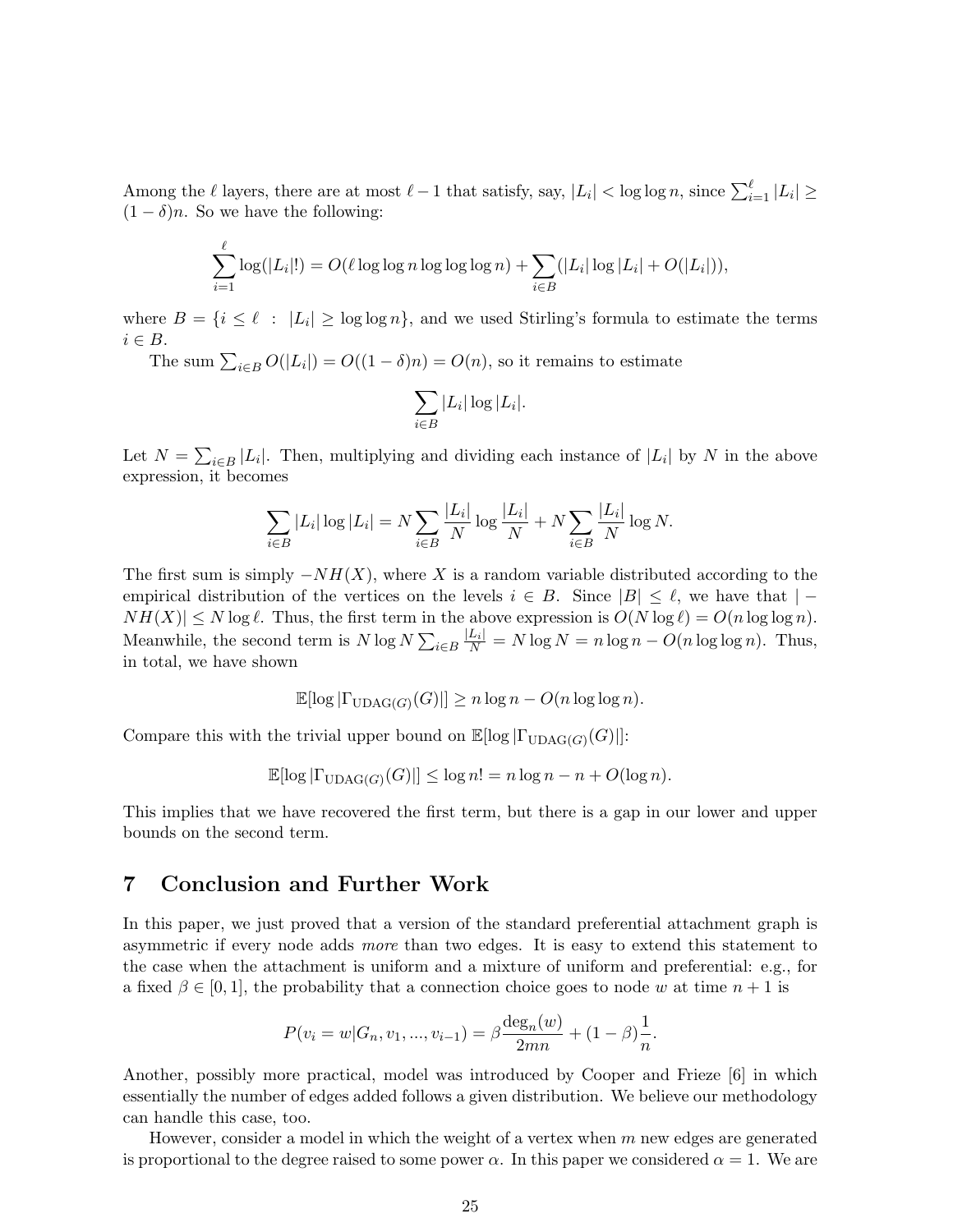confident our approach could be adopted to work for all  $\alpha > 0$  to find the threshold  $m_{\alpha}$  for the asymmetry which, clearly, will grow with  $\alpha$ . However, in the case  $\alpha \neq 1$  the problem becomes much harder since, for instance, the probability that  $t$  chooses vertex  $s$  as its neighbor depends not only on the degree  $\deg_t(s)$  but on the whole degree sequence at the time t. Nonetheless, these difficulties could be overcome by modern combinatorial methods and we plan to deal with this model in the nearest future.

# References

- [1] Réka Albert and Albert-László Barabási. Statistical mechanics of complex networks. Rev. Mod. Phys, 74:47–97, 2002.
- [2] B. Bollobás. Distinguishing vertices of random graphs. Ann. Discrete Mathematics, 13:33– 50, 1982.
- [3] Béla Bollobás. The asymptotic number of unlabelled regular graphs. *Journal of the* London Mathematical Society, 26:201–206, 1982.
- [4] Stephen Boyd, Perci Diaconis, Pablo Parrilo, and Lin Xiao. Fastest mixing markov chain on graphs with symmetries. SIAM Journal on Optimization, 20(2):792–819, 2009.
- [5] Yongwook Choi and W. Szpankowski. Compression of graphical structures: Fundamental limits, algorithms, and experiments. Information Theory, IEEE Transactions on, 58(2):620–638, 2012.
- [6] Colin Cooper and Alan Frieze. A general model of web graphs. Random Structures and Algorithms, 22:311–335, 2003.
- [7] Devdatt P. Dubhashi and Allesandro Panconesi. Concentration of Measure for the Analysis of Randomized Algorithms. Cambridge University Press, New York, NY, USA, 2009.
- [8] Rick Durrett. Random Graph Dynamics (Cambridge Series in Statistical and Probabilistic Mathematics). Cambridge University Press, New York, NY, USA, 2006.
- [9] Paul Erd˝os and Alfred R´enyi. Asymmetric graphs. Acta Math. Acad. Sci. Hungar., 14:295–315, 1963.
- [10] Alan Frieze and Michał Karoński. *Introduction to Random Graphs*. Cambridge University Press, 2016.
- [11] Jeong Han Kim, Benny Sudakov, and Van H. Vu. On the asymmetry of random regular graphs and random graphs. Random Structures  $\mathcal{B}$  Algorithms, 21(3-4):216–224, 2002.
- [12] T. Luczak. The automorphism group of random graphs with a given number of edges. Math. Proc. Camb. Phil. Soc., 104:441–449.
- [13] Tomasz Luczak. How to deal with unlabelled random graphs. J. Graph Theory, 15:303– 316, 1991.
- [14] B. D. MacArthur and J. W. Anderson. Symmetry and Self-Organization in Complex Systems. eprint arXiv:cond-mat/0609274, September 2006.